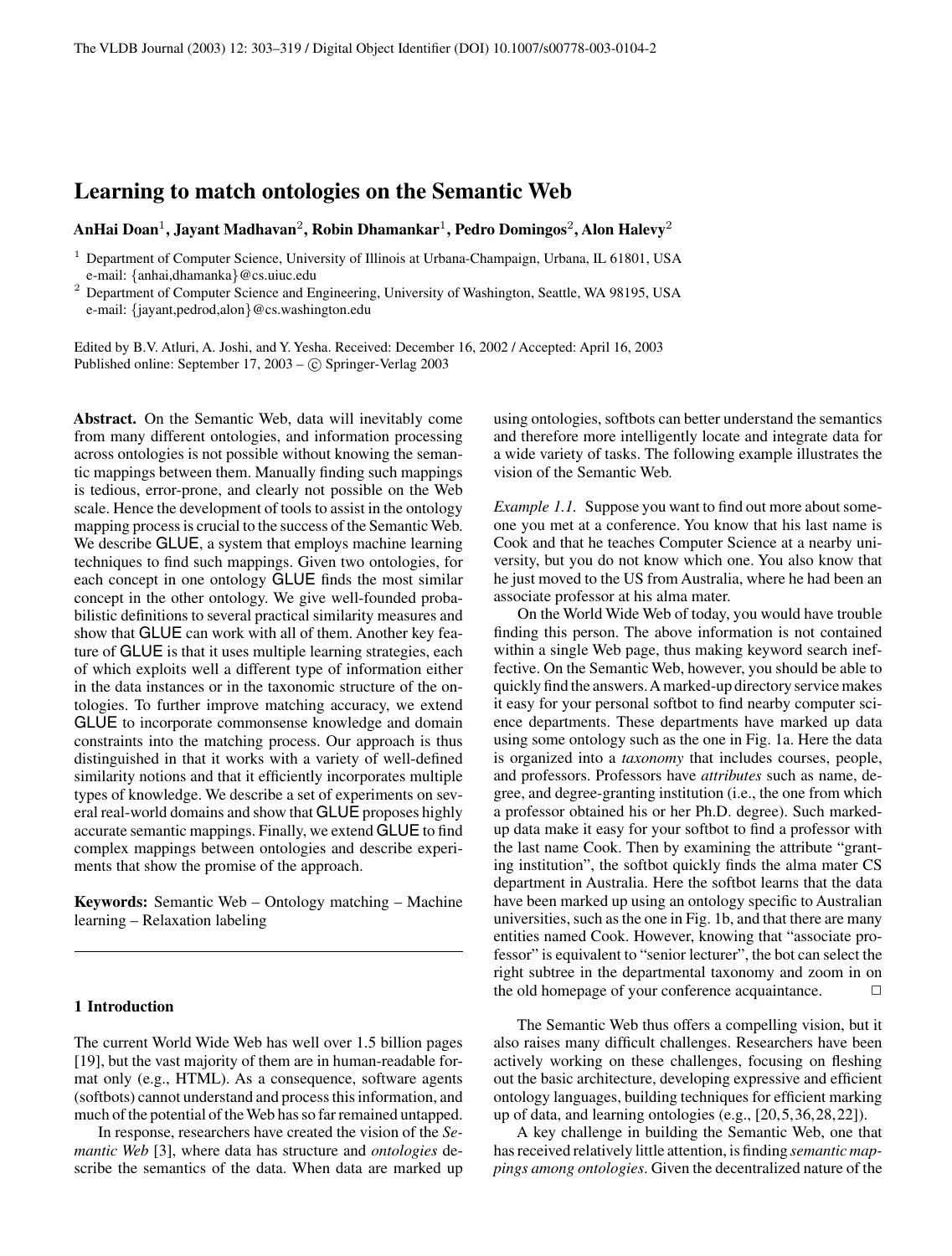

development of the Semantic Web, there will be an explosion in the number of ontologies. Many of these ontologies will describe similar domains, but using different terminologies, and others will have overlapping domains. To integrate data from disparate ontologies, we must know the *semantic correspondences* among their elements [3,46]. For example, in the conference-acquaintance scenario described earlier, in order to find the right person, your softbot must know that "associate professor" in the US corresponds to "senior lecturer" in Australia. Thus, the semantic correspondences are in effect the "glue" that holds the ontologies together into a "web of semantics". Without them, the Semantic Web is akin to an electronic version of the Tower of Babel. Unfortunately, manually specifying such correspondences is time-consuming, error-prone [34], and clearly not possible on the Web scale. Hence the development of tools to assist in ontology mapping is crucial to the success of the Semantic Web [46].

## **2 Overview of our solution**

In response to the challenge of ontology matching on the Semantic Web, we have developed the GLUE system, which applies machine learning techniques to semiautomatically create semantic mappings. Since taxonomies are central components of ontologies, we focus first on finding one-to-one (1-1) correspondences between the taxonomies of two given ontologies: for each concept node in one taxonomy, find the *most similar* concept node in the other taxonomy.

**Similarity definition:** The first issue we address is the meaning of similarity between two concepts. Clearly, many different definitions of similarity are possible, each being appropriate for certain situations. Our approach is based on the observation that many practical measures of similarity can be defined based solely on the *joint probability distribution* of the concepts involved. Hence, instead of committing to a particular definition of similarity, GLUE calculates the joint distribution of the concepts and lets the application use the joint distribution to compute any suitable similarity measure.

Specifically, for any two concepts  $A$  and  $B$ , the joint distribution consists of  $P(A, B), P(A, \overline{B}), P(\overline{A}, B)$ , and  $P(\overline{A}, \overline{B})$ , where a term such as  $P(A, \overline{B})$  is the probability that an instance in the domain belongs to concept A but not to concept B. An application can then define similarity to be a suitable function of these four values. For example, a similarity measure we use in this paper is  $P(A \cap B)/P(A \cup B)$ , otherwise known as the *Jaccard* coefficient [47].

**Computing similarities:** The second challenge we address is that of computing the joint distribution of any two given concepts A and B. Under certain general assumptions (discussed in Sect. 5), a term such as  $P(A, B)$  can be approximated as the fraction of data instances (in the data associated with the taxonomies or, more generally, in the probability distribution that generated the data) that belong to both  $A$  and  $B$ . Hence the problem reduces to deciding for each data instance if it belongs to  $A \cap B$ . However, the input to our problem includes instances of  $A$  and instances of  $B$  in isolation. GLUE addresses this problem using machine learning techniques as follows: it uses the instances of  $A$  to learn a classifier for  $A$  and then classifies instances of  $B$  according to that classifier, and vice versa. Thus we have a method for identifying instances of  $A \cap B$ .

**Multistrategy learning:** Applying machine learning to our context raises the question of which learning algorithm to use and which types of information to exploit. Many different types of information can contribute to the classification of an instance: its name, value format, and the word frequencies in its value, and each of these is best utilized by a different learning algorithm. GLUE uses a *multistrategy learning* approach [12]: we employ a set of learners and then combine their predictions using a metalearner. In previous work [12], we have shown that multistrategy learning is effective in the context of mapping between database schemas.

**Exploiting domain constraints:** GLUE also attempts to exploit available domain constraints and general heuristics to improve matching accuracy. An example heuristic is the observation that two nodes are likely to match if nodes in their neighborhood also match. An example of a domain constraint is "if node  $X$  matches Professor and node  $Y$  is an ancestor of  $X$  in the taxonomy, then it is unlikely that  $Y$  matches Assistant-Professor". Such constraints occur frequently in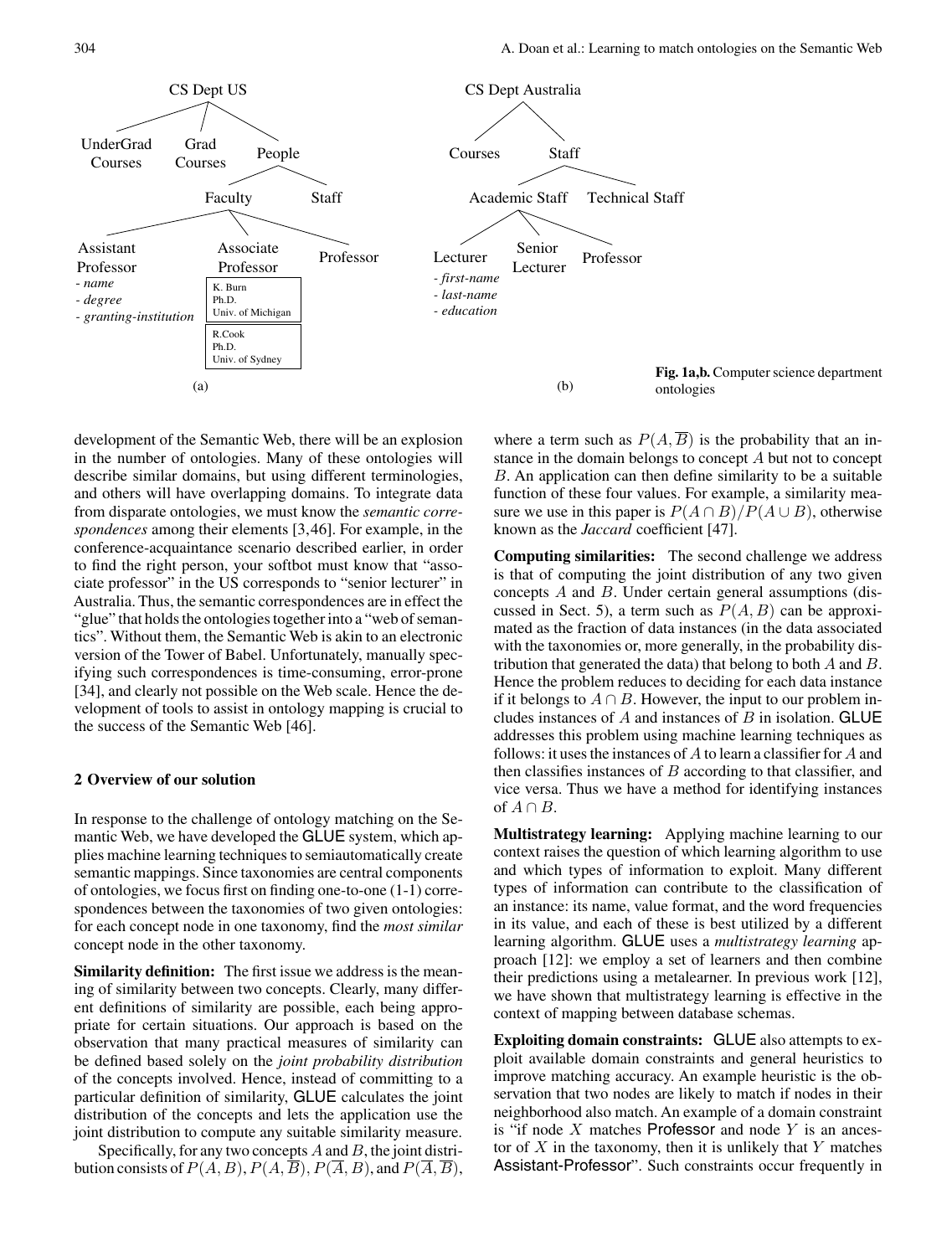practice, and heuristics are commonly used when manually mapping between ontologies.

Previous works have exploited only one form or the other of such knowledge and constraints, in restrictive settings [35, 32,26,30]. Here we develop a unifying approach to incorporate all such types of information. Our approach is based on *relaxation labeling*, a powerful technique used extensively in the vision and image processing community [21] and successfully adapted to solve matching and classification problems in natural language processing [39] and hypertext classification [6]. We show that relaxation labeling can be adapted efficiently to our context and that it can successfully handle a wide variety of heuristics and domain constraints.

**Handling complex mappings:** Finally, we extend GLUE to build CGLUE, a system that finds complex mappings between two given taxonomies such as "Courses maps to the union of Undergrad-Courses and Grad-Courses". CGLUE adapts the beam search technique commonly used in AI to efficiently discover such mappings.

**Contributions:** Our paper therefore makes the following contributions:

- We describe well-founded notions of semantic similarity based on the joint probability distribution of the concepts involved. Such notions make our approach applicable to a broad range of ontology matching problems that employ different similarity measures.
- We describe the use of multistrategy learning for finding the joint distribution and thus the similarity value of any concept pair in two given taxonomies. The GLUE system, embodying our approach, utilizes many different types of information to maximize matching accuracy. Multistrategy learning also makes our system easily extensible to additional learners as they become available.
- We introduce *relaxation labeling* to the ontology-matching context and show that it can be adapted to efficiently exploit a broad range of common knowledge and domain constraints to further improve matching accuracy.
- We show that the GLUE approach can be extended to find complex mappings. The solution, as embodied by the CGLUE system, adapts beam search techniques to efficiently discover the mappings.
- We describe a set of experiments on several real-world domains to validate the effectiveness of GLUE and CGLUE. The results show the utility of multistrategy learning and relaxation labeling and that GLUE can work well with different notions of similarity. The results also show the promise of the CGLUE approach to finding complex mappings.

We envision the GLUE system to be a significant piece of a more complete ontology matching solution. We believe any such solution should have a significant user interaction component. Semantic mappings can often be highly subjective and depend on the choice of target application. User interaction is invaluable and indispensable in such cases. We do not address this in our current solution. However, the automated support that GLUE will provide to a more complete tool will significantly reduce the effort required of the user and in many cases will reduce it to just mapping validation rather than construction.

Parts of the materials in this paper have appeared in [13, 14,11]. In those works, we describe the problem of 1-1 matching for ontologies and the GLUE solution. In this paper, beyond a comprehensive description of GLUE, we also discuss the problem of finding complex mappings for ontologies and present a solution in the form of the CGLUE system.

In the next section, we define the ontology matching problem. Section 4 discusses our approach to measuring similarity, and Sects. 5–6 describe the GLUE system. Section 7 presents our experiments with GLUE. Section 8 extends GLUE to build CGLUEand then describes experiments with the system. Section 9 reviews related work. Section 10 discusses future work and concludes.

# **3 The ontology matching problem**

We now introduce ontologies and then define the problem of ontology matching. An *ontology* specifies a conceptualization of a domain in terms of concepts, attributes, and relations [18]. The *concepts* provided model entities of interest in the domain. They are typically organized into a *taxonomy tree* where each node represents a concept and each concept is a specialization of its parent. Figure 1 shows two sample taxonomies for the CS department domain (which are simplifications of real ones).

Each concept in a taxonomy is associated with a set of *instances*. For example, the concept Associate-Professor has instances "Prof. Cook" and "Prof. Burn" as shown in Fig. 1a. By the taxonomy's definition, the instances of a concept are also instances of an ancestor concept. For example, instances of Assistant-Professor, Associate-Professor, and Professor in Fig. 1a are also instances of Faculty and People.

Each concept is also associated with a set of *attributes*. For example, the concept Associate-Professor in Fig. 1a has the attributes name, degree, and granting institution. An *instance* that belongs to a concept has fixed attribute values. For example, the instance "Professor Cook" has the value name = "R. Cook", degree = "Ph.D.", and so on. An ontology also defines a set of *relations* among its concepts. For example, a relation AdvisedBy(Student,Professor) might list all instance pairs of Student and Professor such that the former is advised by the latter.

Many formal languages to specify ontologies have been proposed for the Semantic Web such as OIL, DAML+OIL, OWL, SHOE, and RDF [38,5,10,20,4]. Though these languages differ in their terminologies and expressiveness, the ontologies that they model essentially share the same features we described above.

Given two ontologies, the *ontology matching* problem is to find semantic mappings between them. The simplest type of mapping is a *one-to-one (1-1)* mapping between the elements, such as "Associate-Professor to Senior-Lecturer", and "degree maps to education". Note that mappings between different types of elements are possible, such as "the relation AdvisedBy(Student,Professor) maps to the attribute advisor of the concept Student". Examples of more complex types of mapping include "name maps to the concatenation of first-name and last-name", and "the union of Undergrad-Courses andGrad-Coursesmaps to Courses". In general, a mapping may be specified as a query that transforms instances in one ontology into instances in another [7].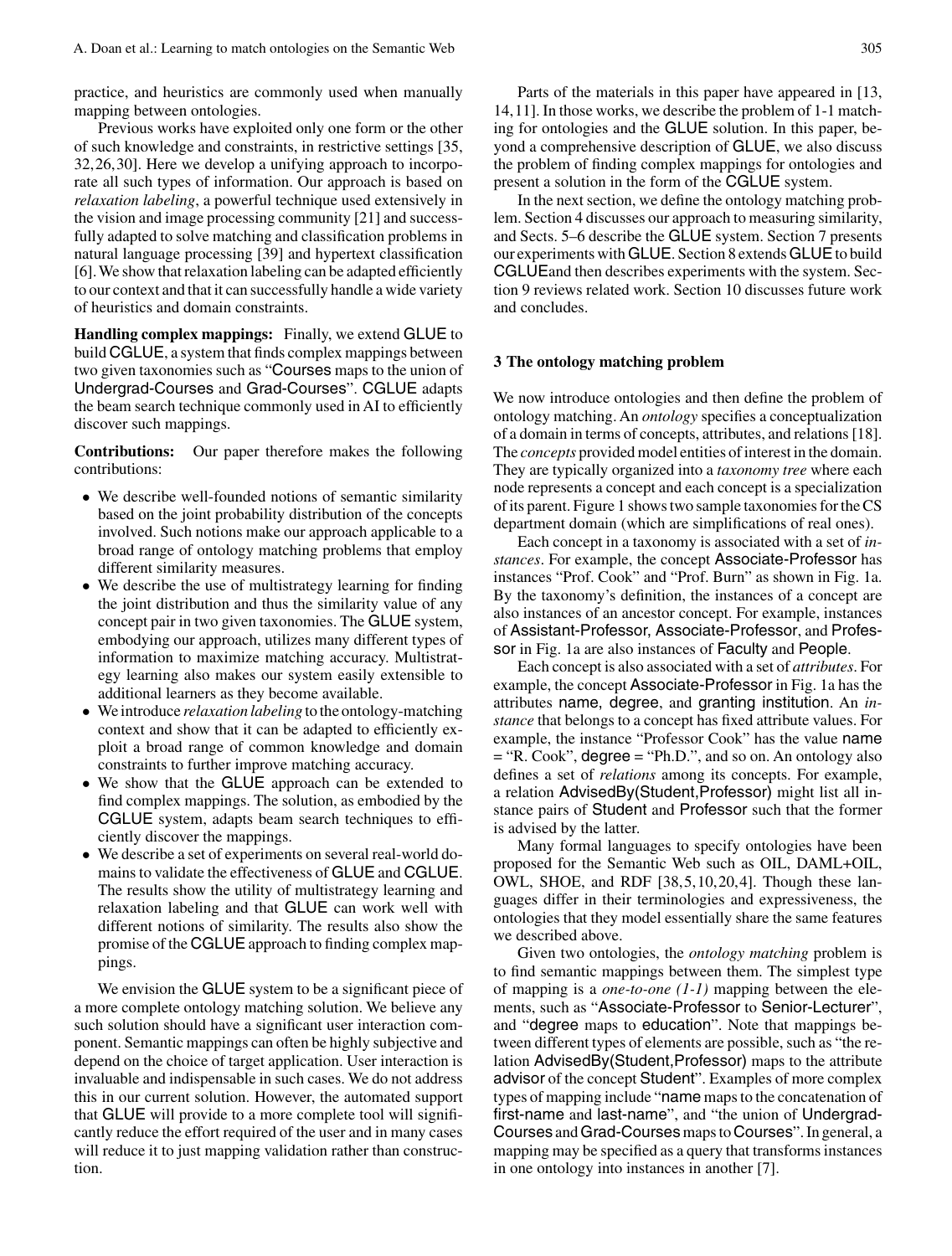In this paper, we focus on finding mappings between the taxonomies. This is because taxonomies are central components of ontologies, and successfully matching them would greatly aid in matching the remaining ontologies. Extending matching to attributes and relations is the subject of ongoing research.

We will begin by considering 1-1 matching for taxonomies. The specific problem that we consider is as follows: *given two taxonomies and their associated data instances, for each node (i.e., concept) in one taxonomy, find the most similar node in the other taxonomy, for a predefined similarity measure*. This is a very general problem setting that makes our approach applicable to a broad range of common ontology-related problems such as ontology integration and data translation among ontologies. Later, in Sect. 8 we will consider extending our solution for 1-1 matching to address the problem of complex matching between taxonomies.

**Data instances:** GLUE makes heavy use of the fact that we have data instances associated with the ontologies we are matching. We note that many real-world ontologies already have associated data instances. Furthermore, on the Semantic Web, the greatest benefits of ontology matching come from matching the most heavily used ontologies, and the more heavily an ontology is used for marking up data, the more data it has. Finally, we show in our experiments that only a moderate number of data instances is necessary to obtain good matching accuracy.

#### **4 Similarity measures**

To match concepts between two taxonomies, we need a notion of similarity. We now describe the similarity measures that GLUE handles; but before doing that, we discuss the motivations leading to our choices.

First, we would like the similarity measures to be welldefined. A well-defined measure will facilitate the evaluation of our system. It also makes clear to users what the system means by a match and helps them figure out whether the system is applicable to a given matching scenario. Furthermore, a well-defined similarity notion may allow us to leverage special-purpose techniques for the matching process.

Second, we want the similarity measures to correspond to our intuitive notions of similarity. In particular, they should depend only on the semantic content of the concepts involved and not on their syntactic specification.

Finally, we note that many reasonable similarity measures exist, each being appropriate to certain situations. Hence, to maximize our system's applicability, we would like it to be able to handle a broad variety of similarity measures. The following examples illustrate the variety of possible definitions of similarity.

*Example 4.1.* In searching for your conference acquaintance, your softbot should use an "exact" similarity measure that maps Associate-Professor into Senior Lecturer, an equivalent concept. However, if the softbot has some postprocessing capabilities that allow it to filter data, then it may tolerate a "most-specific-parent" similarity measure that maps Associate-Professor to Academic-Staff, a more general concept. *Example 4.2.* A common task in ontology integration is to place a concept  $A$  into an appropriate place in a taxonomy  $T$ . One way to do this is to (a) use an "exact" similarity measure to find the concept B in T that is "most similar" to A, (b) use a "most-specific-parent" similarity measure to find the concept C in T that is the most specific superset concept of  $A$ , (c) use a "most-general-child" similarity measure to find the concept D in  $T$  that is the most general subset concept of  $A$ , then (d) decide on the placement of A, based on B, C, and D.  $\Box$ 

*Example 4.3.* Certain applications may even have *different* similarity measures for different concepts. Suppose that a user tells the softbot to find houses in the range of \$300–500K, located in Seattle. The user expects that the softbot will not return houses that fail to satisfy the above criteria. Hence, the softbot should use exact mappings for price and address. But it may use approximate mappings for other concepts. If it maps house-description into neighborhood-info, that is still acceptable.

Most existing works in ontology (and schema) matching do not satisfy the above motivating criteria. Many works implicitly assume the existence of a similarity measure but never define it. Others define similarity measures based on the syntactic clues of the concepts involved. For example, the similarity of two concepts might be computed as the dot product of the two TF/IDF (Term Frequency/Inverse Document Frequency) vectors representing the concepts or a function based on the common tokens in the names of the concepts. Such similarity measures are problematic because they depend not only on the concepts involved but also on their syntactic specifications.

#### *4.1 Distribution-based similarity measures*

We now give precise similarity definitions and show how our approach satisfies the motivating criteria. We begin by modeling each concept as a *set of instances*, taken from a *finite universe of instances*. In the CS domain, for example, the universe consists of all entities of interest in that world: professors, assistant professors, students, courses, and so on. The concept Professor is then the set of all instances in the universe that are professors. Given this model, the notion of the *joint probability distribution* between any two concepts A and  $B$  is well defined. This distribution consists of the four probabilities:  $P(A, B), P(A, \overline{B}), P(\overline{A}, B)$ , and  $P(\overline{A}, \overline{B})$ . A term such as  $P(A, \overline{B})$  is the probability that a randomly chosen instance from the universe belongs to  $A$  but not to  $B$  and is computed as the fraction of the universe that belongs to A but not to B.

Many practical similarity measures can be defined based on the joint distribution of the concepts involved. For instance, a possible definition for the "exact" similarity measure mentioned in the previous section is

Jaccard-sim(A, B) = 
$$
P(A \cap B)/P(A \cup B)
$$
  
= 
$$
\frac{P(A, B)}{P(A, B) + P(A, \overline{B}) + P(\overline{A}, B)}
$$
(1)

This similarity measure is known as the *Jaccard* coefficient [47]. It takes the lowest value 0 when  $A$  and  $B$  are disjoint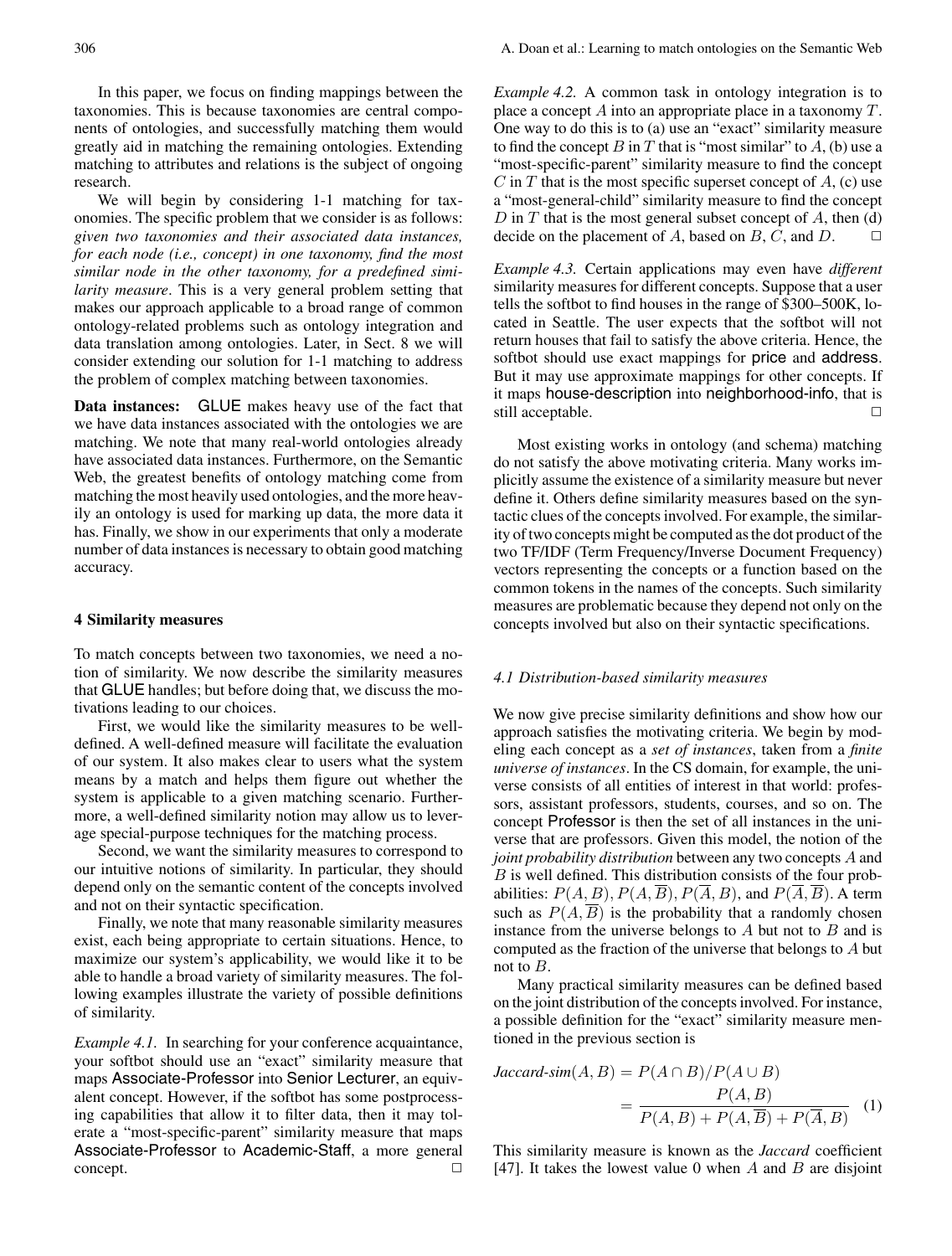

**Fig. 2.** The GLUE architecture

and the highest value 1 when A and B are the same concept. Most of our experiments will use this similarity measure.

A definition for the "most-specific-parent" similarity measure is

$$
MSP(A,B) = \begin{cases} P(A|B) & if P(B|A) = 1 \\ 0 & otherwise \end{cases}
$$
 (2)

where the probabilities  $P(A|B)$  and  $P(B|A)$  can be trivially expressed in terms of the four joint probabilities. This definition states that if  $B$  subsumes  $A$ , then the more specific B is, the higher  $P(A|B)$ , and thus the higher the similarity value  $MSP(A, B)$ . Thus it suits the intuition that the most specific parent of  $A$  in the taxonomy is the smallest set that subsumes A. An analogous definition can be formulated for the "most-general-child" similarity measure.

Instead of trying to estimate specific similarity values directly, GLUE focuses on computing the joint distributions. Then it is possible to compute any of the above-mentioned similarity measures as a function over the joint distributions. Hence GLUE has the significant advantage of being able to work with a variety of similarity functions that have wellfounded probabilistic interpretations.

#### **5 The GLUE architecture**

We now describe GLUE in detail. The basic architecture of GLUE is shown in Fig. 2. It consists of three main modules: *Distribution Estimator*, *Similarity Estimator*, and *Relaxation Labeler*.

The *Distribution Estimator* takes as input two taxonomies  $O_1$  and  $O_2$ , together with their data instances. Then it applies machine learning techniques to compute for every pair of concepts  $\langle A \in O_1, B \in O_2 \rangle$  their joint probability distribution. Recall from Sect. 4 that this joint distribution consists of four numbers:  $P(A, B), P(A, \overline{B}), P(\overline{A}, B)$ , and  $P(\overline{A}, \overline{B})$ . Thus a total of  $4|O_1||O_2|$  numbers will be computed, where  $|O_i|$  is the number of nodes (i.e., concepts) in taxonomy  $O_i$ . The *Distribution Estimator* uses a set of base learners and a metalearner. We describe the learners and the motivation behind them in Sect. 5.2.

Next, GLUE feeds the above numbers into the *Similarity Estimator*, which applies a user-supplied similarity function (such as the ones in Eq. 1 or 2) to compute a similarity value for each pair of concepts  $\langle A \in O_1, B \in O_2 \rangle$ . The output from this module is a *similarity matrix* between the concepts in the two taxonomies.

The *Relaxation Labeler* module then takes the similarity matrix, together with domain-specific constraints and heuristic knowledge, and searches for the mapping configuration that best satisfies the domain constraints and the common knowledge, taking into account the observed similarities. This mapping configuration is the output of GLUE.

We now describe the *Distribution Estimator*. First, we discuss the general machine learning technique used to estimate joint distributions from data and then the use of multistrategy learning inGLUE. Section 6 describes the *Relaxation Labeler*. The *Similarity Estimator* is trivial because it simply applies a user-defined function to compute the similarity of two concepts from their joint distribution and hence is not discussed further.

## *5.1 The distribution estimator*

Consider computing the value of  $P(A, B)$ . This joint probability can be computed as the fraction of the instance universe that belongs to both  $A$  and  $B$ . In general, we cannot compute this fraction because we do not know every instance in the universe. Hence we must estimate  $P(A, B)$  based on the data we have, namely, the instances of the two input taxonomies. Note that the instances that we have for the taxonomies may be overlapping but are not necessarily so.

To estimate  $P(A, B)$ , we make the general assumption that the set of instances of each input taxonomy is a *representative sample* of the instance universe covered by the taxonomy. We denote by  $U_i$  the set of instances given for taxonomy  $O_i$ , by  $N(U_i)$  the size of  $U_i$ , and by  $N(U_i^{A,B})$  the number of instances in  $U_i$  that belong to both A and  $\ddot{B}$ .

With the above assumption,  $P(A, B)$  can be estimated by the following equation: $<sup>1</sup>$ </sup>

$$
P(A, B) = [N(U_1^{A,B}) + N(U_2^{A,B})] / [N(U_1) + N(U_2)],
$$
\n(3)

Computing  $P(A, B)$  then reduces to computing  $N(U_1^{A,B})$ and  $N(U_2^{A,B})$ . Consider  $N(U_2^{A,B})$ . We can compute this quantity if we know for each instance s in  $U_2$  whether it belongs to both  $A$  and  $B$ . One part is easy: we already know whether s belongs to  $B$  – if it is explicitly specified as an instance of  $B$  or of any descendant node of  $B$ . Hence we only need to decide whether s belongs to A.

<sup>&</sup>lt;sup>1</sup> Note that  $N(U_i^{A,B})/N(U_i)$  is also a reasonable approximation  $P(A, B)$  but it is estimated based only on the data of  $\Omega$ . The of  $P(A, B)$ , but it is estimated based only on the data of  $O_i$ . The estimation in Eq. (3) is likely to be more accurate because it is based on more data, namely, the data of both  $O_1$  and  $O_2$ . Note also that the estimation in Eq. (3) is only an approximation in that it does not take into account the overlapping instances of the taxonomies.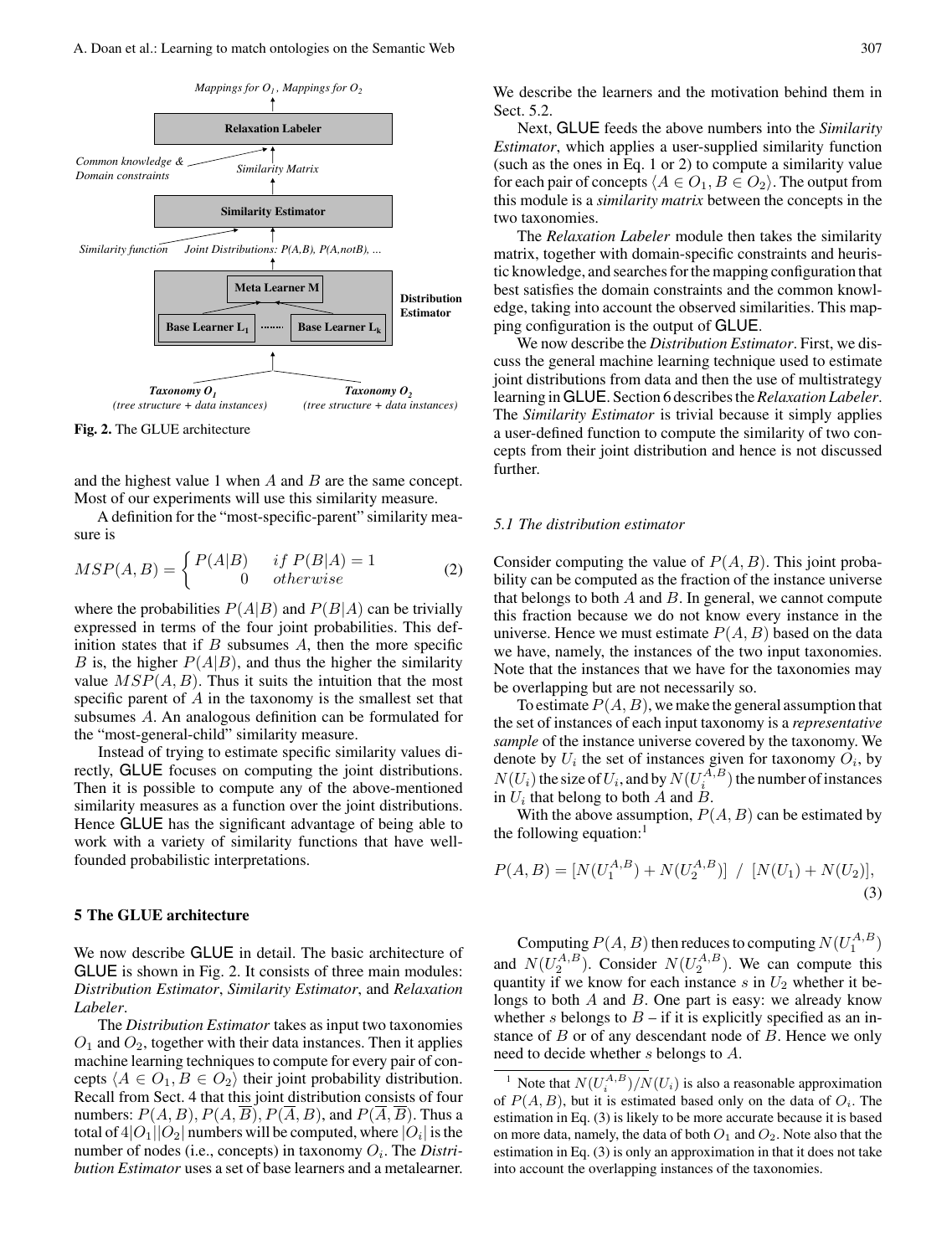

**Fig. 3a–f.** Estimating the joint distribution of concepts A and B

This is where we use machine learning. Specifically, we partition  $U_1$ , the set of instances of ontology  $O_1$ , into the set of instances that belong to A and the set of instances that do not belong to A. Then, we use these two sets as positive and negative examples, respectively, to train a classifier for A. Finally, we use the classifier to predict whether instance s belongs to A.

It is often the case that the classifier returns not a simple "yes" or "no" answer, but rather a confidence score  $\alpha$  in the range [0,1] for the "yes" answer. The score reflects the uncertainty of the classification. In such cases the score for the "no" answer can be computed as  $1 - \alpha$ . Thus we regard the classification as "yes" if  $\alpha \geq 1 - \alpha$ , and as "no" otherwise.

In summary, we estimate the joint probability distribution of  $A$  and  $B$  as follows (the procedure is illustrated in Fig. 3):

- 1. Partition  $U_1$  into  $U_1^A$  and  $U_1^{\overline{A}}$ , the set of instances that do and do not belong to A, respectively (Figs. 3a,b).
- 2. Train a learner L for instances of A using  $U_1^A$  and  $U_1^{\overline{A}}$  as the sets of positive and negative training examples, respectively.
- 3. Partition  $U_2$ , the set of instances of taxonomy  $O_2$ , into  $U_2^B$ and  $U_2^{\overline{B}}$ , the set of instances that do and do not belong to B, respectively (Figs. 3d,e).
- 4. Apply learner L to each instance in  $U_2^B$  (Fig. 3e). This partitions  $U_2^B$  into the two sets  $U_2^{A,B}$  and  $U_2^{A,B}$  shown in Fig. 3f. Similarly, applying  $L$  to  $U_2^{\overline{B}}$  results in the two sets  $U_2^{A,B}$  and  $U_2^{A,B}$ .
- 5. Repeat steps 1–4, but with the roles of taxonomies  $O_1$  and  $O_2$  being reversed, to obtain the sets  $U_1^{A,B}, U_1^{A,B}, U_1^{A,B}$ , and  $U_1^{A,B}$ .
- 6. Finally, compute  $P(A, B)$  using Formula 3. The remaining three joint probabilities are computed in a similar manner using the sets  $U_2^{A,B}, \ldots, U_1^{A,B}$  computed in steps 4–5.

By applying the above procedure to all pairs of concepts  $\langle A \in$  $O_1, B \in O_2$  we obtain all joint distributions of interest.

# *5.2 Multistrategy learning*

Given the diversity of machine learning methods, the next issue is deciding which one to use for the procedure we described above.A key observation in our approach is that there are *many* different types of information that a learner can glean from the training instances in order to make predictions. It can exploit the *frequencies* of words in the text value of the instances, the



instance *names*, the value *formats*, the *characteristics of value distributions*, and so on.

Since different learners are better at utilizing different types of information, GLUE follows [12] and takes a *multistrategy learning* approach. In step 2 of the above estimation procedure, instead of training a single learner L, we train a set of learnersL1,...,Lk, called *base learners*. Each base learner exploits well a certain type of information from the training instances to build prediction hypotheses. Then, to classify an instance in step 4, we apply the base learners to the instance and combine their predictions using a *metalearner*. This way we can achieve higher classification accuracy than with any single base learner alone and therefore better approximations of the joint distributions.

The current implementation of GLUE has two base learners, *Content Learner* and *Name Learner*, and a metalearner that is a linear combination of the base learners. We now describe these learners in detail.

**The Content Learner:** This learner exploits the frequencies of words in the *textual content* of an instance to make predictions. Recall that an instance typically has a *name* and a set of *attributes* together with their values. In the current version of GLUE, we do not handle attributes directly; rather, we treat them and their values as the *textual content* of the instance.<sup>2</sup> For example, the textual content of the instance "Professor Cook" is "R. Cook, Ph.D., University of Sydney, Australia". The textual content of the instance "CSE 342" is the text content of this course's homepage.

The Content Learner employs the Naive Bayes learning technique [15], one of the most popular and effective text classification methods. It treats the textual content of each input instance as a *bag of tokens* generated by parsing and stemming the words and symbols in the content. Let  $d = \{w_1, \ldots, w_k\}$ be the content of an input instance, where the  $w_i$  are tokens. To make a prediction, the Content Learner needs to compute the probability that an input instance is an instance of  $A$  given its tokens, i.e.,  $P(A|d)$ .

Using Bayes' theorem,  $P(A|d)$  can be rewritten as  $P(d|A)P(A)/P(d)$ . Fortunately, two of these values can be estimated using the training instances, and the third,  $P(d)$ , can be ignored because it is just a normalizing constant. Specifically,  $P(A)$  is estimated as the portion of training instances that belong to A. To compute  $P(d|A)$ , we assume that the tokens  $w_i$  appear in *d independently* of each other given  $A$  (this

<sup>2</sup> However, more sophisticated learners can be developed that deal explicitly with the attributes, such as the XML Learner in [12].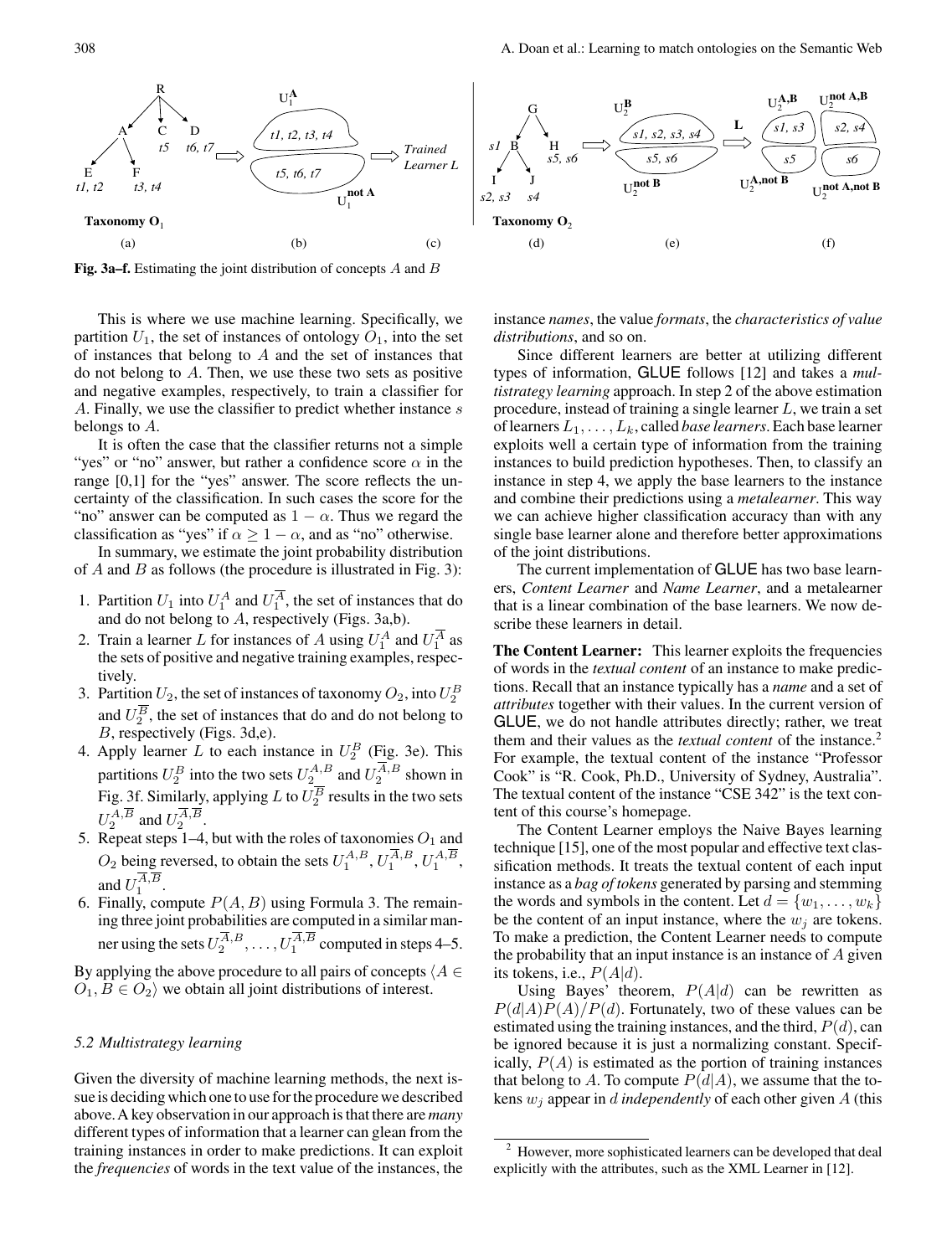is why the method is called *Naive* Bayes). With this assumption, we have

$$
P(d|A) = P(w_1|A)P(w_2|A)\cdots P(w_k|A)
$$

 $P(w_j | A)$  is estimated as  $n(w_j, A)/n(A)$ , where  $n(A)$  is the total number of token positions of all training instances that belong to A, and  $n(w_i, A)$  is the number of times token  $w_i$ appears in all training instances belonging to A. Even though the independence assumption is typically not valid, the Naive Bayes learner still performs surprisingly well in many domains, notably text-based ones (see [15] for an explanation).

We compute  $P(\overline{A}|d)$  in a similar manner. Hence the Content Learner predicts A with probability  $P(A|d)$  and  $\overline{A}$  with the probability  $P(A|d)$ .

The Content Learner works well on long textual elements, such as course descriptions, or elements with very distinct and descriptive values, such as color (red, blue, green, etc.). It is less effective with short, numeric elements such as course numbers or credits.

**The Name Learner:** This learner is similar to the Content Learner but makes predictions using the *full name* of the input instance, instead of its *content*. The full name of an instance is the concatenation of concept names leading from the root of the taxonomy to that instance. For example, the full name of instance with the name  $s_4$  in taxonomy  $O_2$  (Fig. 3d) is "G B J  $s_4$ ". This learner works best on specific and descriptive names. It does not do well with names that are too vague or vacuous.

**The Metalearner:** The predictions of the base learners are combined using the Metalearner. The Metalearner assigns to each base learner a *learner weight* that indicates how much it *trusts* that learner's predictions. Then it combines the base learners' predictions via a weighted sum.

For example, suppose the weights of the Content Learner and the Name Learner are 0.6 and 0.4, respectively. Suppose further that for instance  $s_4$  of taxonomy  $O_2$  (Fig. 3d) the Content Learner predicts A with probability 0.8 and A with probability 0.2, and the Name Learner predicts A with probability 0.3 and  $\overline{A}$  with probability 0.7. Then the Metalearner predicts A with probability  $0.8 \cdot 0.6+0.3 \cdot 0.4=0.6$  and  $\overline{A}$  with probability  $0.2 \cdot 0.6 + 0.7 \cdot 0.4 = 0.4$ .

In the current GLUE system, the learner weights are set manually, based on the characteristics of the base learners and the taxonomies. However, they can also be set automatically using a machine learning approach called *stacking* [48,45], as we have shown in [12].

### **6 Exploiting domain constraints and heuristic knowledge**

We now describe the *Relaxation Labeler*, which takes the similarity matrix from the *Similarity Estimator* and searches for the mapping configuration that best satisfies the given domain constraints and heuristic knowledge. We first describe relaxation labeling, then discuss the domain constraints and heuristic knowledge employed in our approach.

### *6.1 Relaxation labeling*

Relaxation labeling is an efficient technique to solve the problem of assigning labels to nodes of a graph, given a set of constraints. The key idea behind this approach is that the label of a node is typically influenced by the *features of the node's neighborhood* in the graph. Examples of such features are the labels of the neighboring nodes, the percentage of nodes in the neighborhood that satisfy a certain criterion, and the fact that a certain constraint is satisfied or not.

Relaxation labeling exploits this observation. The influence of a node's neighborhood on its label is quantified using a formula for the probability of each label as a function of the neighborhood features. Relaxation labeling assigns initial labels to nodes based solely on the intrinsic properties of the nodes. Then it performs *iterative local optimization*. In each iteration, it uses the formula to change the label of a node based on the features of its neighborhood. This continues until labels do not change from one iteration to the next or some other convergence criterion is reached.

Relaxation labeling appears promising for our purposes because it has been applied successfully to similar matching problems in computer vision, natural language processing, and hypertext classification [21,39,6]. It is relatively efficient and can handle a broad range of constraints. Even though its convergence properties are not yet well understood (except in certain cases) and it is liable to converge to a local maxima, in practice it has been found to perform quite well [39,6].

We now explain how to apply relaxation labeling to the problem of mapping from taxonomy  $O_1$  to taxonomy  $O_2$ . We regard nodes (concepts) in  $O_2$  as *labels* and recast the problem as finding the best label assignment to nodes (concepts) in  $O_1$ , given all knowledge we have about the domain and the two taxonomies.

Our goal is to derive a formula for updating the probability that a node takes a label based on the features of the neighborhood. Let X be a node in taxonomy  $O_1$  and L be a label (i.e., a node in  $O_2$ ). Let  $\Delta_K$  represent all that we know about the domain, namely, the tree structures of the two taxonomies, the sets of instances, and the set of domain constraints. Then we have the following conditional probability:

$$
P(X = L | \Delta_K) = \sum_{M_X} P(X = L, M_X | \Delta_K)
$$
  
= 
$$
\sum_{M_X} P(X = L | M_X, \Delta_K) P(M_X | \Delta_K)
$$
 (4)

where the sum is over all possible label assignments  $M_X$  to all nodes other than X in taxonomy  $O_1$ . Assuming that the nodes' label assignments are independent of each other given  $\Delta_K$ , we have

$$
P(M_X|\Delta_K) = \prod_{(X_i = L_i) \in M_X} P(X_i = L_i|\Delta_K)
$$
 (5)

Consider  $P(X = L|M_X, \Delta_K)$ .  $M_X$  and  $\Delta_K$  constitutes all that we know about the neighborhood of  $X$ . Suppose now that the probability of  $X$  getting label  $L$  depends only on the values of  $n$  features of this neighborhood, where each feature is a function  $f_i(M_X, \Delta_K, X, L)$ . As we explain later in this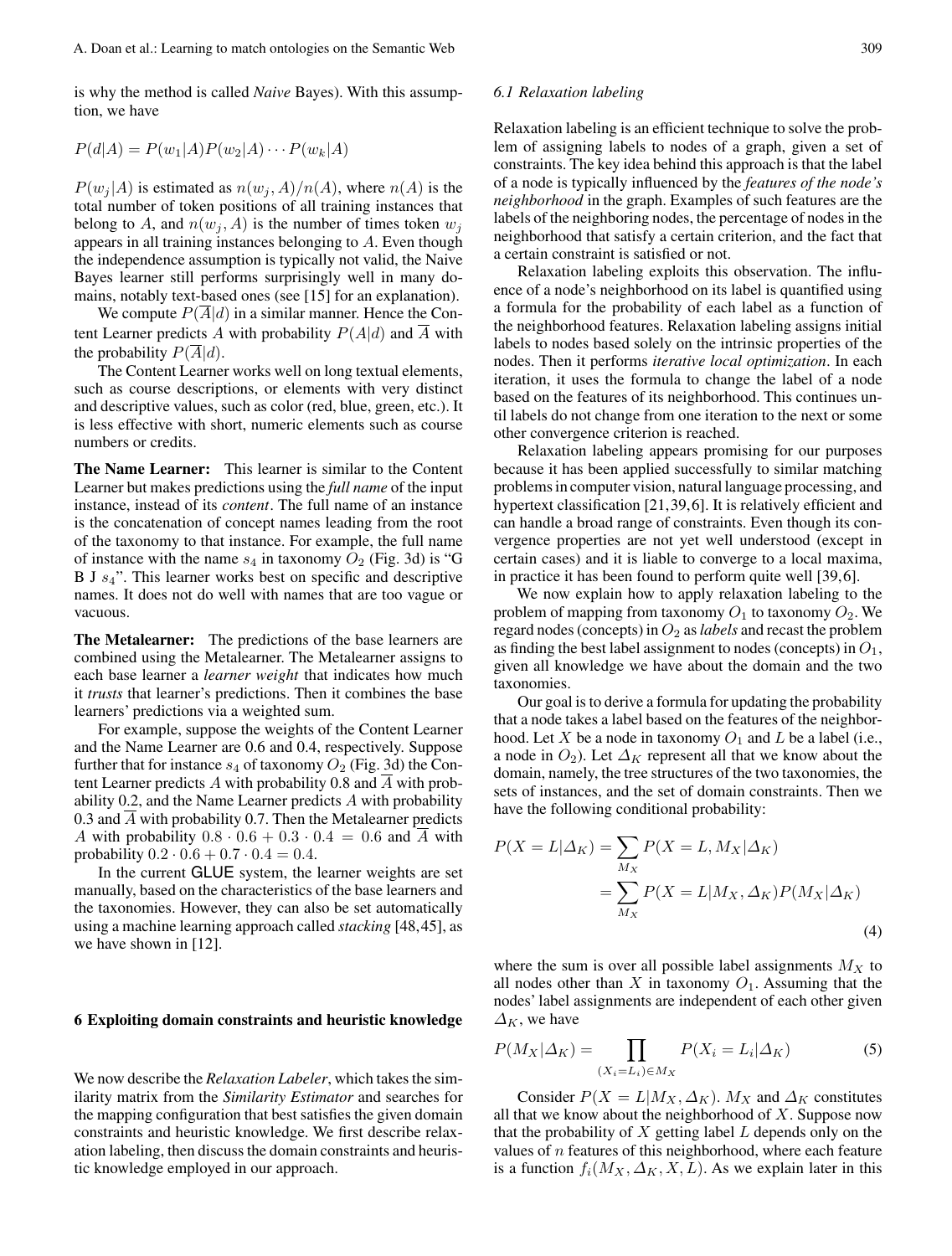

**Fig. 4.** The sigmoid function

section, each such feature corresponds to one of the heuristics or domain constraints that we wish to exploit. Then

$$
P(X = L|M_X, \Delta_K) = P(X = L|f_1, \dots, f_n)
$$
 (6)

If we have access to previously computed mappings between taxonomies in the same domain, we can use them as the training data from which to estimate  $P(X = L | f_1, \ldots, f_n)$ (see [6] for an example of this in the context of hypertext classification). However, here we will assume that such mappings are not available. Hence we use alternative methods to quantify the influence of the features on the label assignment. In particular, we use the sigmoid or logistic function  $\sigma(x)=1/(1 + e^{-x})$ , where x is a linear combination of the features  $f_k$ , to estimate the above probability. This function is widely used to combine multiple sources of evidence [1]. The general shape of the sigmoid is as shown in Fig. 4.

Thus:

$$
P(X = L | f_1, \dots, f_n) \propto \sigma(\alpha_1 \cdot f_1 + \dots + \alpha_n \cdot f_n)
$$
 (7)

where  $\propto$  denotes "proportional to" and the weight  $\alpha_k$  indicates the importance of feature  $f_k$ .

The sigmoid is essentially a smoothed threshold function, which makes it a good candidate for use in combining evidence from the different features. If the total evidence is below a certain value, it is unlikely that the nodes match; above this threshold, they probably do.

By substituting Eqs. 5–7 into Eq. 4, we obtain

$$
P(X = L | \Delta_K) \propto \sum_{M_X} \left( \sum_{k=1}^n \alpha_k f_k(M_X, \Delta_K, X, L) \right) \times \prod_{(X_i = L_i) \in M_X} P(X_i = L_i | \Delta_K)
$$
 (8)

The proportionality constant is found by renormalizing the probabilities of all the labels to sum to one. Note that this equation expresses the probabilities  $P(X = L|\Delta_K)$  for the various nodes in terms of each other. This is the iterative equation that we use for relaxation labeling.

#### *6.2 Constraints*

Table 1 shows examples of the constraints currently used in our approach and their characteristics. We distinguish between two types of constraints: domain-independent and domaindependent constraints. *Domain-independent constraints* convey our general knowledge about the interaction between related nodes. Perhaps the most widely used such constraint is the *Neighborhood Constraint*: "Two nodes match if nodes in their neighborhood also match", where the neighborhood is defined to be the children, the parents, or both [35,26,32] (see Table 1).Another example is the *Union Constraint*: "If all children of a node  $A$  match node  $B$ , then  $A$  also matches  $B$ ". This constraint is specific to the taxonomy context. It exploits the fact that A is the union of all its children. *Domain-dependent constraints* convey our knowledge about the interaction between specific nodes in the taxonomies. Table 1 shows examples of three types of domain-dependent constraints.

To incorporate the constraints into the relaxation labeling process, we model each constraint  $c_i$  as a feature  $f_i$  of the neighborhood of node  $X$ . For example, consider the constraint  $c_1$ : "Two nodes are likely to match if their children match". To model this constraint, we introduce the feature  $f_1(M_X, \Delta_K, X, L)$ , that is, the percentage of X's children that match a child of  $L$ , under the given  $M_X$  mapping. Thus  $f_1$  is a numeric feature that takes values from 0 to 1. Next, we assign to  $f_i$  a *positive* weight  $\alpha_i$ . This has the intuitive effect that, all other things being equal, the higher the value  $f_i$  (i.e., the percentage of matching children), the higher the probability of  $X$  matching  $L$ .

As another example, consider the constraint  $c_2$ : "If node  $Y$  is a descendant of node  $X$ , and  $Y$  matches PROFESSOR, then it is unlikely that  $X$  matches ASST-PROFESSOR". The corresponding feature,  $f_2(M_X, \Delta_K, X, L)$ , is 1 if the condition "there exists a descendant of  $X$  that matches PROFES-SOR" is satisfied, given the  $M_X$  mapping configuration, and 0 otherwise. Clearly, when this feature takes value 1, we want to substantially reduce the probability that X matches ASST-**PROFESSOR.** We model this effect by assigning to  $f_2$  a *negative* weight  $\alpha_2$ .

#### *6.3 Efficient implementation of relaxation labeling*

In this section we discuss why previous implementations of relaxation labeling are not efficient enough for ontology matching and then describe an efficient implementation for our context.

Recall from Sect. 6.1 that our goal is to compute for each node X and label L the probability  $P(X = L | \delta_K)$ , using Eq. 8. A naive implementation of this computation process would enumerate *all* labeling configurations  $M_X$  and then compute  $f_k(M_X, \delta_K, X, L)$  for each of the configurations.

This naive implementation does not work in our context because of the vast number of configurations. This is a problem that has also arisen in the context of relaxation labeling being applied to hypertext classification ([6]). The solution in [6] is to consider only the top  $k$  configurations, that is, those with highest probability, based on the heuristic that the sum of the probabilities of the top  $k$  configurations is already sufficiently close to 1. This heuristic was true in the context of hypertext classification due to a relatively small number of neighbors per node (in the range 0–30) and a relatively small number of labels (under 100).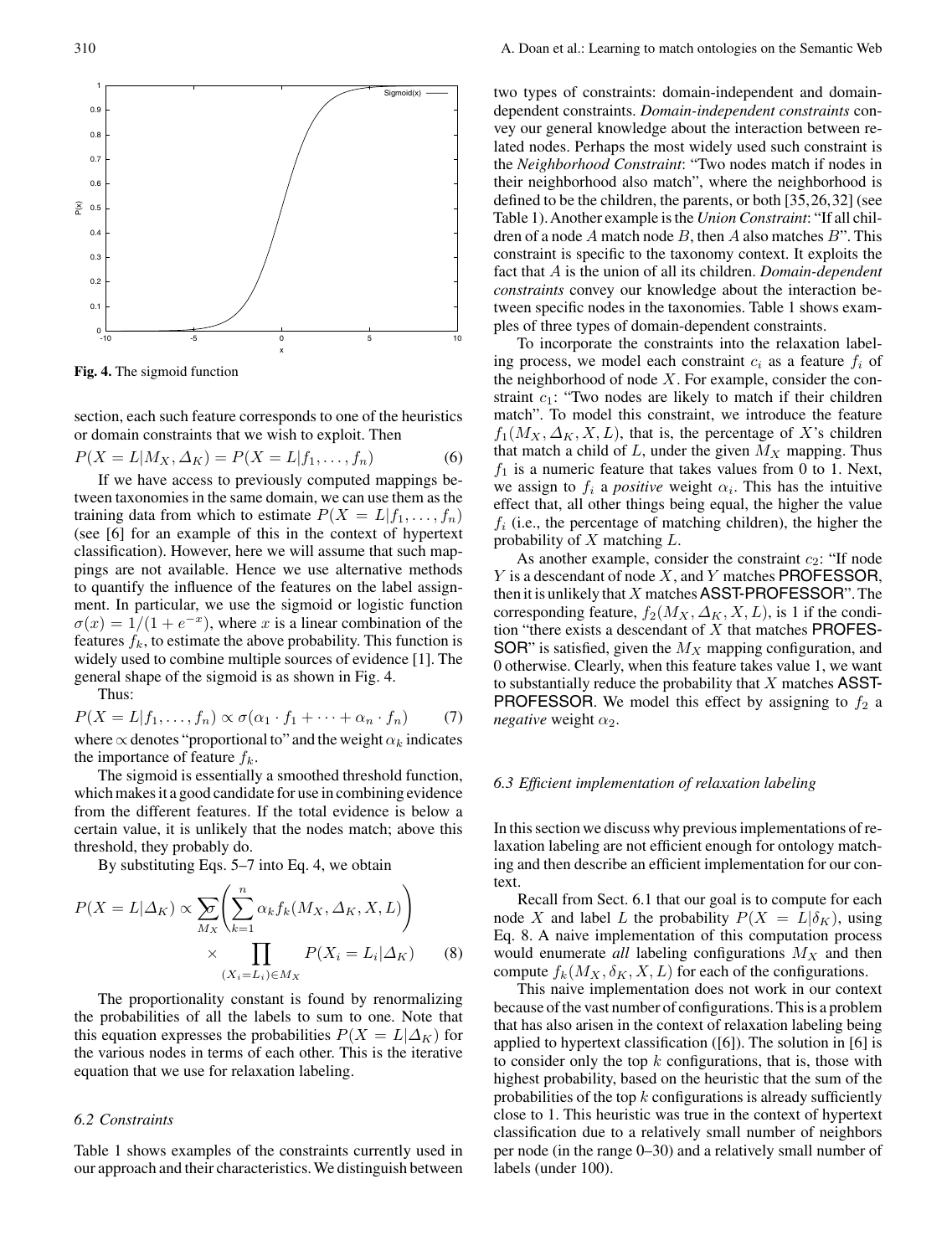|  |  |  | <b>Table 1.</b> Examples of constraints that can be exploited to improve matching accuracy |
|--|--|--|--------------------------------------------------------------------------------------------|
|  |  |  |                                                                                            |

| <b>Constraint Types</b> |                                                                                                                                                                                                                                              | <b>Examples</b>                                                                                                                                                                                                                        |  |  |  |  |  |
|-------------------------|----------------------------------------------------------------------------------------------------------------------------------------------------------------------------------------------------------------------------------------------|----------------------------------------------------------------------------------------------------------------------------------------------------------------------------------------------------------------------------------------|--|--|--|--|--|
| Independent<br>Domain-  | Two nodes match if their children also match.<br>Two nodes match if their parents match and at least $x\%$ of their children also match.<br>Neighborhood<br>Two nodes match if their parents match and some of their descendants also match. |                                                                                                                                                                                                                                        |  |  |  |  |  |
|                         | If all children of node X match node Y, then X also matches Y.                                                                                                                                                                               |                                                                                                                                                                                                                                        |  |  |  |  |  |
|                         | Subsumption                                                                                                                                                                                                                                  | If node Y is a descendant of node X, and Y matches PROFESSOR, then it is unlikely that X matches ASSISTANT-PROFESSOR.<br>If node Y is NOT a descendant of node X, and Y matches PROFESSOR, then it is unlikely that X matches FACULTY. |  |  |  |  |  |
| Domain-Dependent        | Frequency                                                                                                                                                                                                                                    | There can be at most one node that matches DEPARTMENT-CHAIR.                                                                                                                                                                           |  |  |  |  |  |
|                         | <b>Nearby</b>                                                                                                                                                                                                                                | If a node in the neighborhood of node X matches ASSOCIATE-PROFESSOR, then the chance that X matches PROFESSOR<br>isincreased.                                                                                                          |  |  |  |  |  |

Unfortunately, the above heuristic is not true in our matching context. Here, a neighborhood of a node can be the entire graph, thereby comprising hundreds of nodes, and the number of labels can be hundreds or thousands (because this number is the same as the number of nodes in the other ontology to be matched). Thus the number of configurations in our context is orders of magnitude greater than that in the context of hypertext classification, and the probability of a configuration is computed by multiplying the probabilities of a very large number of nodes. As a consequence, even the highest proba-

bility of a configuration is very small, and a huge number of configurations have to be considered to achieve a significant total probability mass.

Hence we developed a novel and efficient implementation for relaxation labeling in our context. Our implementation relies on three key ideas. The first idea is that we divide the space of configurations into *partitions*  $C_1, C_2, \ldots, C_m$  such that all configurations that belong to the same partition have the same values for the features  $f_1, f_2, \ldots, f_n$ . Then, to compute  $P(X = L | \delta_K)$ , we iterate over the (far fewer) partitions rather than over the huge space of configurations.

The one problem remaining is to compute the probability of a partition  $C_i$ . Suppose all configurations in  $C_i$  have feature values  $f_1 = v_1, f_2 = v_2, \dots, f_n = v_n$ . Our second key idea is to approximate the probability of  $C_i$  with  $\prod_{j=1}^n P(f_j = v_j)$ , where  $P(f_i = v_i)$  is the total probability of all configurations whose feature  $f_i$  takes on value  $v_i$ . Note that this approximation makes an independence assumption over the features that is clearly not valid. However, the assumption greatly simplifies the computation process. In our experiments with GLUE, we have not observed any problem arising because of this assumption.

Now we focus on computing  $P(f_j = v_j)$ . We compute this probability using a variety of techniques that depend on the particular feature. For example, suppose  $f_j$  is the number of children of X that map to some child of L. Let  $X_i$  be the j-th child of X (ordered arbitrarily) and  $n<sub>X</sub>$  the number of children of the concept X. Let  $S_j^m$  be the probability that of the first  $j$  children, there are  $m$  that are mapped to some child of L. It is easy to see that  $S_j^m$ 's are related as follows:

$$
S_j^m = P(X_j = L')S_{j-1}^{m-1} + (1 - P(X_j = L'))S_{j-1}^m
$$

where  $P(X_j = L') = \sum_{l=1}^{n_L} P(X_j = L_l)$  is the probability that the child  $X_j$  is mapped to some child of L. This equation immediately suggests a dynamic programming approach to computing the values  $S_j^m$  and thus the number of children of  $X$  that map to some child of  $L$ . We use similar techniques to compute  $P(f_j = v_j)$  for the other types of features that are described in Table 1.

# **7 Empirical evaluation**

We have evaluated GLUE on several real-world domains. Our goals were to evaluate the matching accuracy of GLUE, to measure the relative contribution of the different components of the system, and to verify that GLUE can work well with a variety of similarity measures.

**Domains and taxonomies:** We evaluated GLUE on three domains, whose characteristics are shown in Table 2. The domains Course Catalog I and II describe courses at Cornell University and the University of Washington. The taxonomies of Course Catalog I have 34–39 nodes and are fairly similar to each other. The taxonomies of Course Catalog II are much larger (166–176 nodes) and much less similar to each other. Courses are organized into schools and colleges, then into departments and centers within each college. The Company Profile domain uses ontologies from Yahoo.com and TheStandard.com and describes the current business status of companies. Companies are organized into sectors and then into industries within each sector.<sup>3</sup>

In each domain, we downloaded two taxonomies. For each taxonomy, we downloaded the entire set of data instances and performed some trivial data cleaning such as removing HTML tags and phrases such as "course not offered" from the instances. We also removed instances of size less than 130 bytes because they tend to be empty or vacuous and thus do not contribute to the matching process. We then removed all nodes with fewer than five instances because such nodes cannot be matched reliably due to lack of data.

Many ontologies are also available from research resources (e.g., DAML.org, semanticweb.org, OntoBroker [37], SHOE, OntoAgents). However, they currently have no or very few data instances.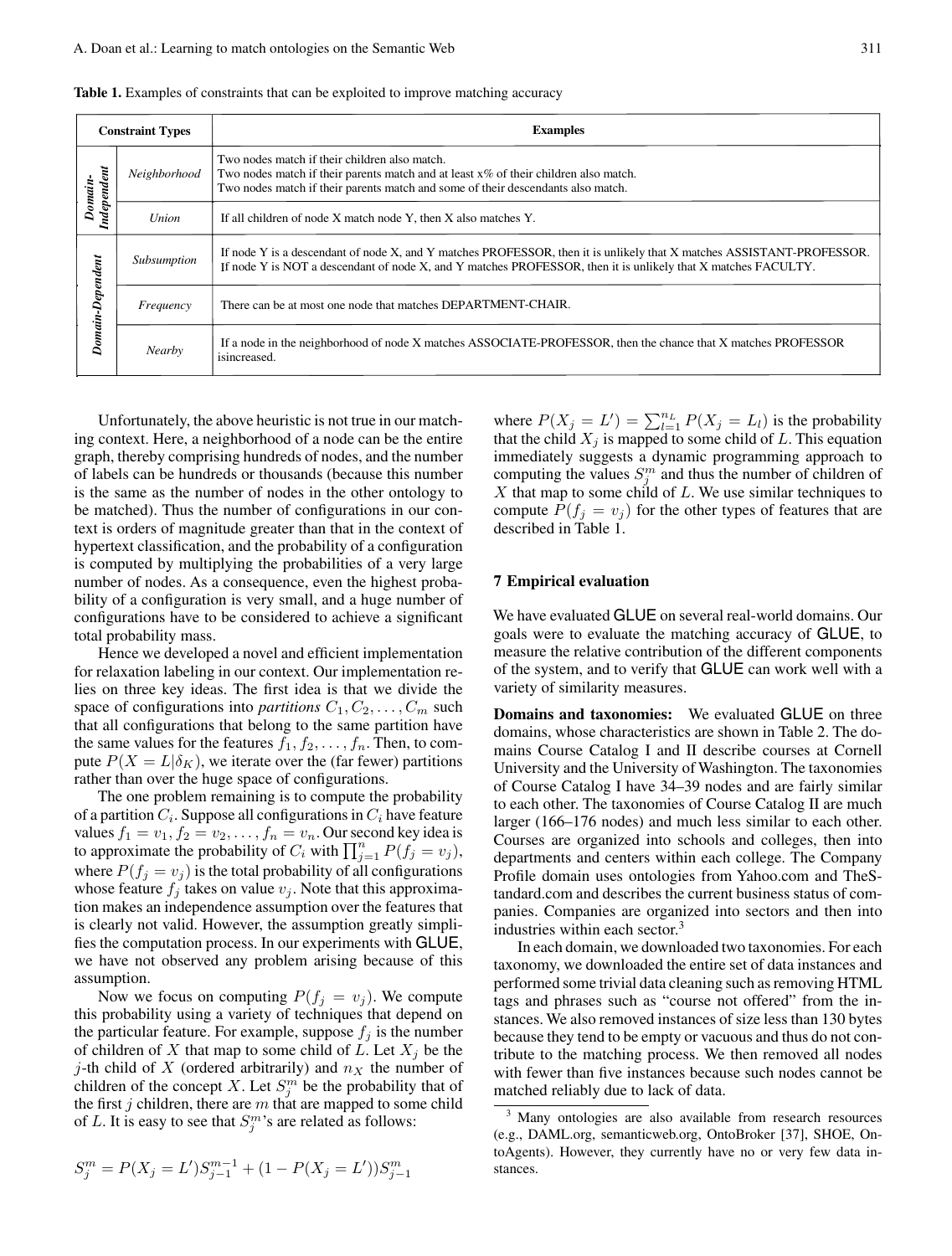| <b>Taxonomies</b>   |              | # nodes | # non-leaf  <br>nodes | depth | # instances<br>in<br>taxonomy | max # instances<br>at a leaf | max#<br>children<br>of a node | # manual<br>mappings<br>created |
|---------------------|--------------|---------|-----------------------|-------|-------------------------------|------------------------------|-------------------------------|---------------------------------|
| Course Catalog      | Cornell      | 34      |                       |       | 1526                          | 155                          | 10                            | 34                              |
|                     | Washington   | 39      |                       |       | 1912                          | 214                          |                               | 37                              |
| Course Catalog<br>П | Cornell      | 176     | 27                    | 4     | 4360                          | 161                          | 27                            | 54                              |
|                     | Washington   | 166     | 25                    | 4     | 6957                          | 214                          | 49                            | 50                              |
| Company<br>Profiles | Standard.com | 333     | 30                    |       | 13634                         | 222                          | 29                            | 236                             |
|                     | Yahoo.com    | 115     | 13                    |       | 9504                          | 656                          | 25                            | 104                             |

**Table 2.** Domains and taxonomies for our experiments



**Fig. 5.** Matching accuracy of GLUE

**Matching accuracy (%)**

Matching accuracy (%)

**Similarity measure and manual mappings:** We chose to evaluate GLUE using the *Jaccard* similarity measure (Sect. 4) because it corresponds well to our intuitive understanding of similarity. Given the similarity measure, we manually created, for evaluation purposes, the correct 1-1 mappings between the taxonomies in the same domain. The rightmost column of Table 2 shows the number of manual mappings created for each taxonomy. For example, we created 236 one-to-one mappings from *Standard* to *Yahoo!* and 104 mappings in the reverse direction. Note that in some cases there were nodes in a taxonomy for which we could not find a 1-1 match. This was either because there was no equivalent node (e.g., School of Hotel Administration at Cornell has no equivalent counterpart at the University of Washington) or when it is impossible to determine an accurate match without additional domain expertise.

**Domain constraints:** We specified domain constraints for the relaxation labeler. For the taxonomies in Course Catalog I, we specified all applicable subsumption constraints (Table 1). For the other two domains, because their sheer size makes specifying all constraints difficult, we specified only the most obvious subsumption constraints (about ten constraints for each taxonomy). For the taxonomies in Company Profiles, we also used several frequency constraints.

**Experiments:** For each domain, we performed two experiments. In each experiment, we applied GLUE to find the mappings from one taxonomy to the other. The *matching accuracy* of a taxonomy is then the percentage of the manual mappings (for that taxonomy) that GLUE predicted correctly.

## *7.1 Matching accuracy*

Figure 5 shows the matching accuracy for different domains and configurations of GLUE. In each domain, we show the matching accuracy of two scenarios: mapping from the first taxonomy to the second and vice versa. The four bars in each scenario (from left to right) represent the accuracy produced by: (1) the Name Learner alone, (2) the Content Learner alone, (3) the Metalearner using the previous two learners, and (4) the relaxation labeler on top of the Metalearner (i.e., the complete GLUE system).

The results show that GLUE achieves high accuracy across all three domains, ranging from 66% to 97%. In contrast, the best matching results of the base learners, achieved by the Content Learner, are only 52% to 83%. It is interesting that the Name Learner achieves very low accuracy – 12% to 15% in four out of six scenarios. This is because all instances of a concept, say  $B$ , have very similar full names (see the description of the Name Learner in Sect. 5.2). Hence when the Name Learner for a concept  $A$  is applied to  $B$ , it will classify *all* instances of B as A or  $\overline{A}$ . In cases when this classfication is incorrect, which might be quite often, using the Name Learner alone leads to poor estimates of the joint distributions. The poor performance of the Name Learner underscores the importance of data instances and multistrategy learning in ontology matching.

The results clearly show the utility of the Metalearner and relaxation labeler. Even though in half of the cases the Metalearner only minimally improves the accuracy, in the other half it makes substantial gains, between 6% and 15%. And in all but one case, the relaxation labeler further improves accu-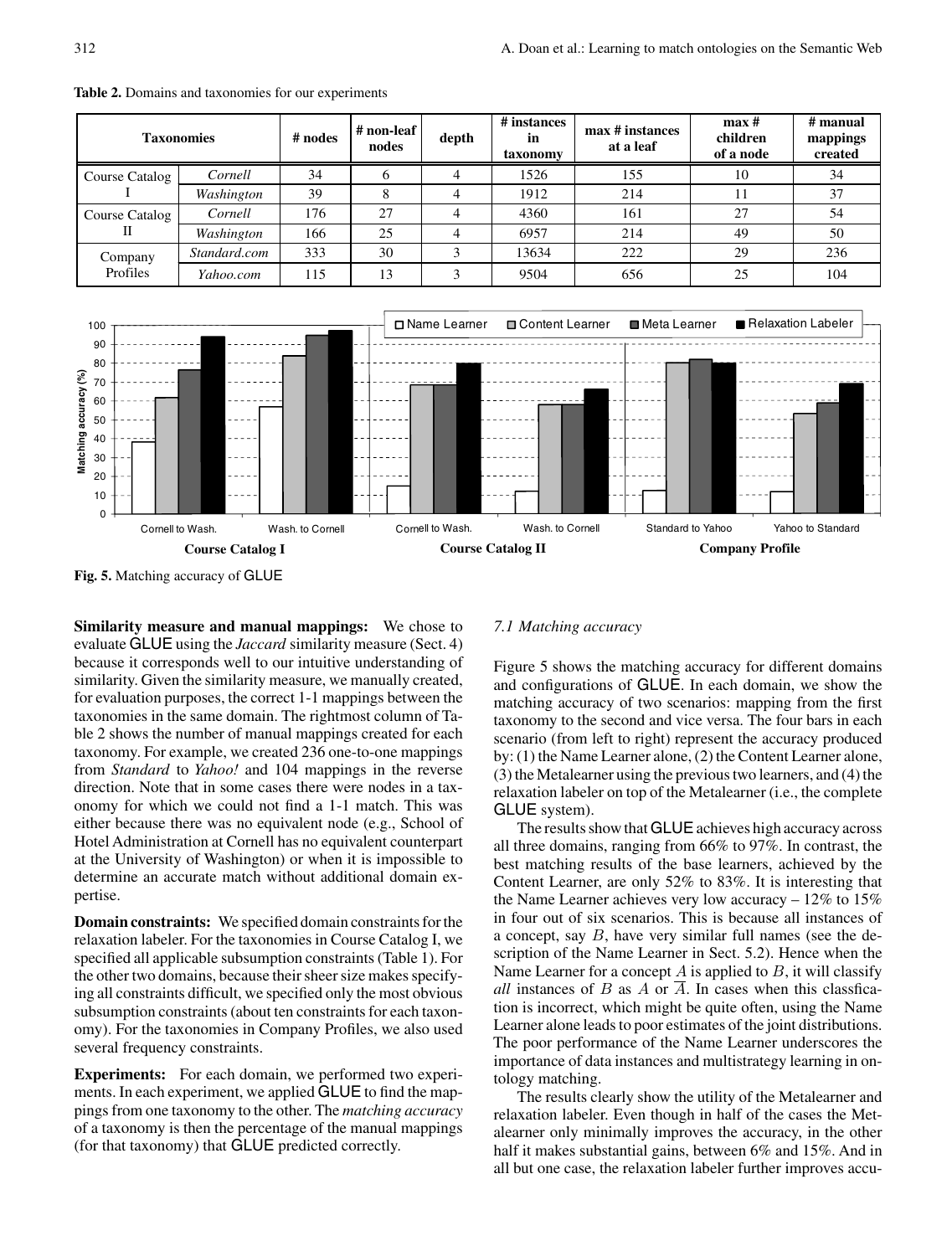

**Fig. 6.** The accuracy of GLUE in the Course Catalog I domain, using the most-specific-parent similarity measure

racy by 3% to 18%, confirming that it is able to exploit the domain constraints and general heuristics. In one case (from Standard to Yahoo), the relaxation labeler decreased accuracy by 2%. The performance of the relaxation labeler is discussed in more detail below. In Sect. 7.4, we identify the reasons that prevent GLUE from identifying the remaining mappings.

In the current experiments, GLUE utilized on average only 30 to 90 data instances per leaf node (see Table 2). The high accuracy in these experiments suggests that GLUE can work well with only a modest amount of data.

## *7.2 Performance of the relaxation labeler*

In our experiments, when the relaxation labeler was applied, the accuracy typically improved substantially in the first few iterations, then gradually dropped. This phenomenon has also been observed in many previous works on relaxation labeling [21,25,39]. Because of this, finding the right stopping criterion for relaxation labeling is of crucial importance. Many stopping criteria have been proposed, but no general effective criterion has been found.

We considered three stopping criteria: (1) stopping when the mappings in two consecutive iterations do not change (the *mapping criterion*), (2) when the probabilities do not change, or (3) when a fixed number of iterations has been reached.

We observed that when using the last two criteria, the accuracy sometimes improved by as much as 10%, but most of the time it decreased. In contrast, when using the mapping criterion, in all but one of our experiments the accuracy substantially improved, by 3% to 18%, and hence our results are reported using this criterion. We note that with the mapping criterion we observed that relaxation labeling always stopped in the first few iterations.

In all of our experiments, relaxation labeling was also very fast. It took only a few seconds in Catalog I and under 20 s in the other two domains to finish ten iterations. This observation shows that relaxation labeling can be implemented efficiently in the ontology matching context. It also suggests that we can efficiently incorporate user feedback into the relaxation labeling process in the form of additional domain constraints.

We also experimented with different values for the constraint weights (Sect. 6) and found that the relaxation labeler was quite robust with respect to such parameter changes.

### *7.3 Most-specific-parent similarity measure*

So far we have experimented only with the *Jaccard* similarity measure. We wanted to know whether GLUE could work well with other similarity measures. Hence we conducted an experiment in which we used GLUE to find mappings for taxonomies in the Course Catalog I domain, using the following similarity measure:

$$
MSP(A, B) = \begin{cases} P(A|B) & \text{if } P(B|A) \ge 1 - \epsilon \\ 0 & \text{otherwise} \end{cases}
$$

This measure is the same as the the *most-specific-parent* similarity measure described in Sect. 4, except that we added an  $\epsilon$  factor to account for the error in approximating  $P(B|A)$ .

Figure 6 shows the matching accuracy, plotted against  $\epsilon$ . As can be seen, GLUE performed quite well on a broad range of  $\epsilon$ . This illustrates how GLUE can be effective with more than one similarity measure.

## *7.4 Discussion*

The accuracy of GLUE is quite impressive as is, but it is natural to ask what limits GLUE from obtaining even higher accuracy. There are several factors that prevent GLUE from correctly matching the remaining nodes. First, some nodes cannot be matched because of insufficient training data. For example, many course descriptions in Course Catalog II contain only vacuous phrases such as "3 credits". While there is clearly no general solution to this problem, in many cases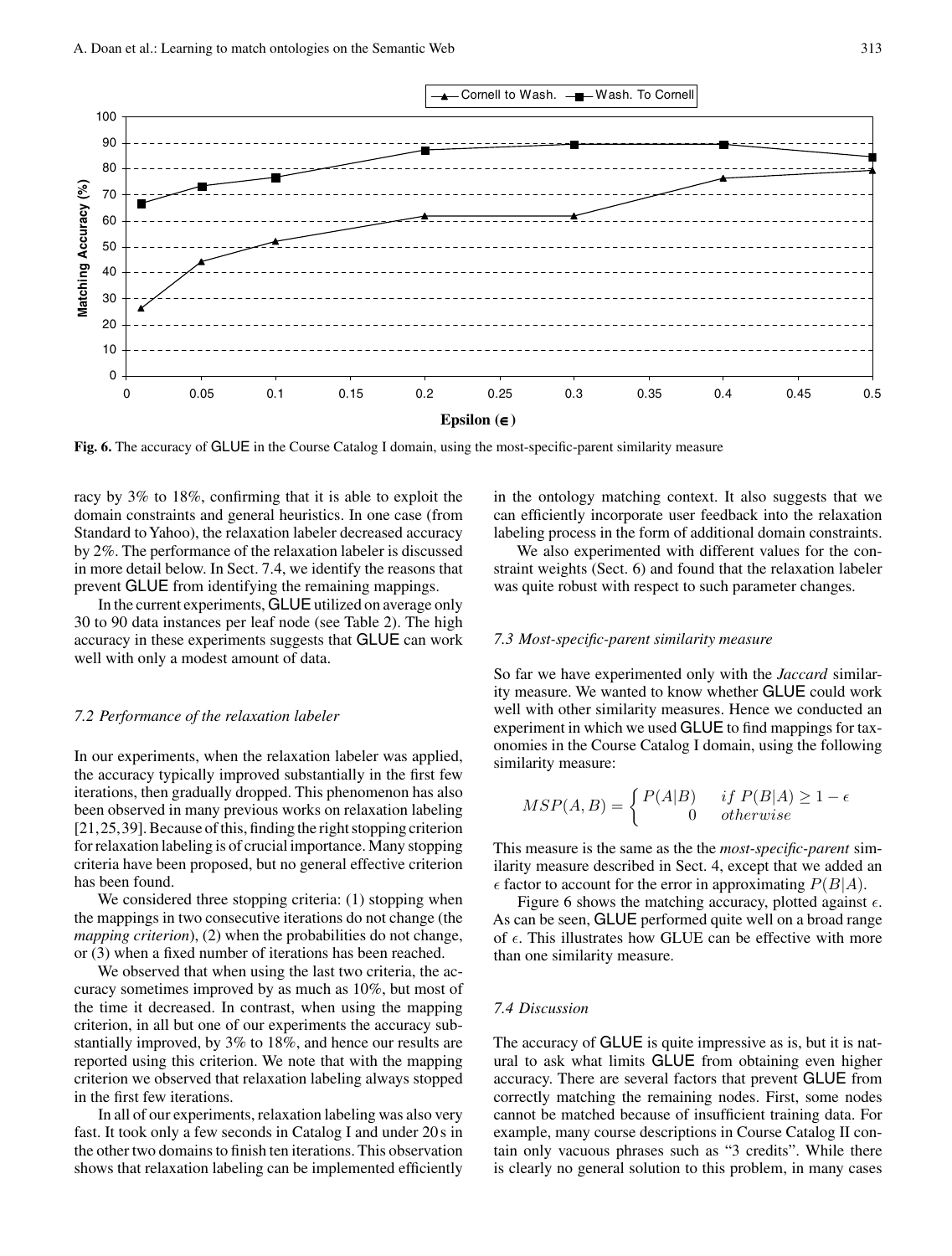- 1. Let the initial set of candidates C be the set of all nodes of  $O_2$ . Set *highest sim* = 0.
- 2. Loop
	- (a) Compute similarity score between each candidate of  $\mathcal C$  and  $A$ .
	- (b) Let  $new\_highest\_sim$  be the highest similarity score of candidates of C.
	- (c) If  $|new\text{-}highest\text{-}sim highest\text{-}sim| \leq \epsilon$ , for a prespecified  $\epsilon$ , then stop, returning the candidate with the highest similarity score in  $\mathcal{C}$ .
	- (d) Otherwise, select the k candidates with the highest score from  $C$ . Expand these candidates to create new candidates. Add the new candidates to C. Set highest sim  $= new\text{.higher}$  sim.

**Fig. 7.** Finding the best mapping candidate for a node  $A$  of taxonomy  $O_1$ 

it can be mitigated by adding base learners that can exploit domain characteristics to improve matching accuracy.

Second, the relaxation labeler performed local optimizations and sometimes converged to only a local maxima, thereby not finding correct mappings for all nodes. Here the challenge will be in developing search techniques that work better by taking a more "global perspective" but still retain the run-time efficiency of local optimization.

Third, the two base learners we used in our implementation are rather simple general-purpose text classifiers. Using other leaners that perform domain-specific feature selection and comparison can also improve accuracy.

We note that some nodes cannot be matched automatically because they are simply ambiguous. For example, it is not clear whether "networking and communication devices" should match "communication equipment" or "computer networks". A solution to this problem is to incorporate user interaction into the matching process [34,12,49].

Finally, GLUE currently tries to predict the best match for *every* node in the taxonomy. However, in some cases such a match simply does not exist (e.g., unlike Cornell, the University of Washington does not have a School of Hotel Administration). Hence, an additional extension to GLUE is to make it be aware of such cases and not predict an incorrect match when this occurs.

### **8 Extending** GLUE **to complex matching**

GLUE finds 1-1 mappings between two given taxonomies. However, complex mappings are also widespread in practice. Hence, we extend GLUE to find such mappings. As earlier, we focus on *complex mappings between taxonomies* such as "Courses of the CS Dept Australia taxonomy maps to the union of Undergrad-Courses and Grad-Courses of the CS Dept US taxonomy" (Fig. 1). Finding other types of complex mappings (e.g., "attribute name maps to the concatenation of first-name and last-name") is the subject of future research.

We consider the following specific matching problem: for each node  $A$  of a given taxonomy  $O_1$ , find the *best* mapping over the nodes of another taxonomy  $O_2$ , be it a 1-1 or complex mapping. A 1-1 mapping has the form  $A = X$ where X is a node of  $O_2$ . A complex mapping has the form  $A = X_1 op_1 X_2 op_2 \dots op_{n-1} X_n$ , where the  $X_i$  are nodes of  $O_2$  and the  $op_i$  are predefined operators. (In future work, we shall consider many-to-many complex mappings such as  $A_1$  op<sub>1</sub> $A_2 = X_1$  op<sub>2</sub>  $X_2$  op<sub>3</sub>  $X_3$ .) Since a taxonomic node is usually interpreted as a *set* of instances, we shall take the  $op<sub>i</sub>$  to be set-theoretic operators: union, difference, complementary, etc.

In our matching context, we shall refer to a "composite concept" such as  $X_1$  op<sub>1</sub>  $X_2$  op<sub>2</sub> ... op<sub>n−1</sub>  $X_n$  as a *mapping candidate*. Since any set-arithmetic expression can be rewritten using only the union and difference operators, it follows that for any node  $A$  of  $O_1$  we only need to consider mapping candidates that are built using these two operators.

Further, in the rest of this section we make the assumption that the children of any taxonomic node are mutually exclusive and exhaustive. That is, the children  $C_1, C_2, \ldots, C_k$  of any node D (of  $O_1$  or  $O_2$ ) satisfy the conditions  $C_i \cap C_j =$  $\emptyset, 1 \leq i, j \leq k$  and  $i \neq j$ , and  $C_1 \cup C_2 \cup \ldots \cup C_k = D$ . In Sect. 8.4, we discuss removing this assumption, but here we note that the assumption holds for many real-world taxonomies in which the further specialization of a node usually provides a partition of the instances of that node. In many other real-world taxonomies, such as the "course catalog" and "company profiles" domains we have considered in this paper, very few sibling nodes share instances, and the set of such instances is usually small. Thus for these domains we can also make this approximating assumption.

With the above assumption, it is easy to show that any mapping candidate can be rewritten to be a *union* of nodes. Thus for each node A of taxonomy  $O_1$ , our goal is to find the most similar mapping candidate from the set of candidates that are unions of nodes of taxonomy  $O_2$ .

# *8.1 The* CGLUE *system*

To find the best mapping candidate for node  $A$  of taxonomy  $O_1$ , we can simply enumerate all "union" candidates over taxonomy  $O_2$ , compute for each candidate its similarity with respect to A using the learning methods described in Sect. 5, and then return the candidate with the highest similarity. However, since the number of candidates is exponential in terms of the number of nodes of  $O_2$ , the above brute-force approach is clearly impractical. Thus we consider an *approximate* approach that casts the matching problem as that of *searching* through the huge space of candidates. To conduct an efficient search, we adapt the *beam search* technique commonly used in AI. The basic idea of beam search is that at each stage in the search process, we limit our attention to only  $k$  most promising candidates, where  $k$  is a prespecified number.

The adapted beam search algorithm to find the best mapping candidate for a node A of  $O_1$  is described in Fig. 7. Here, in step 2a the algorithm computes the similarity score between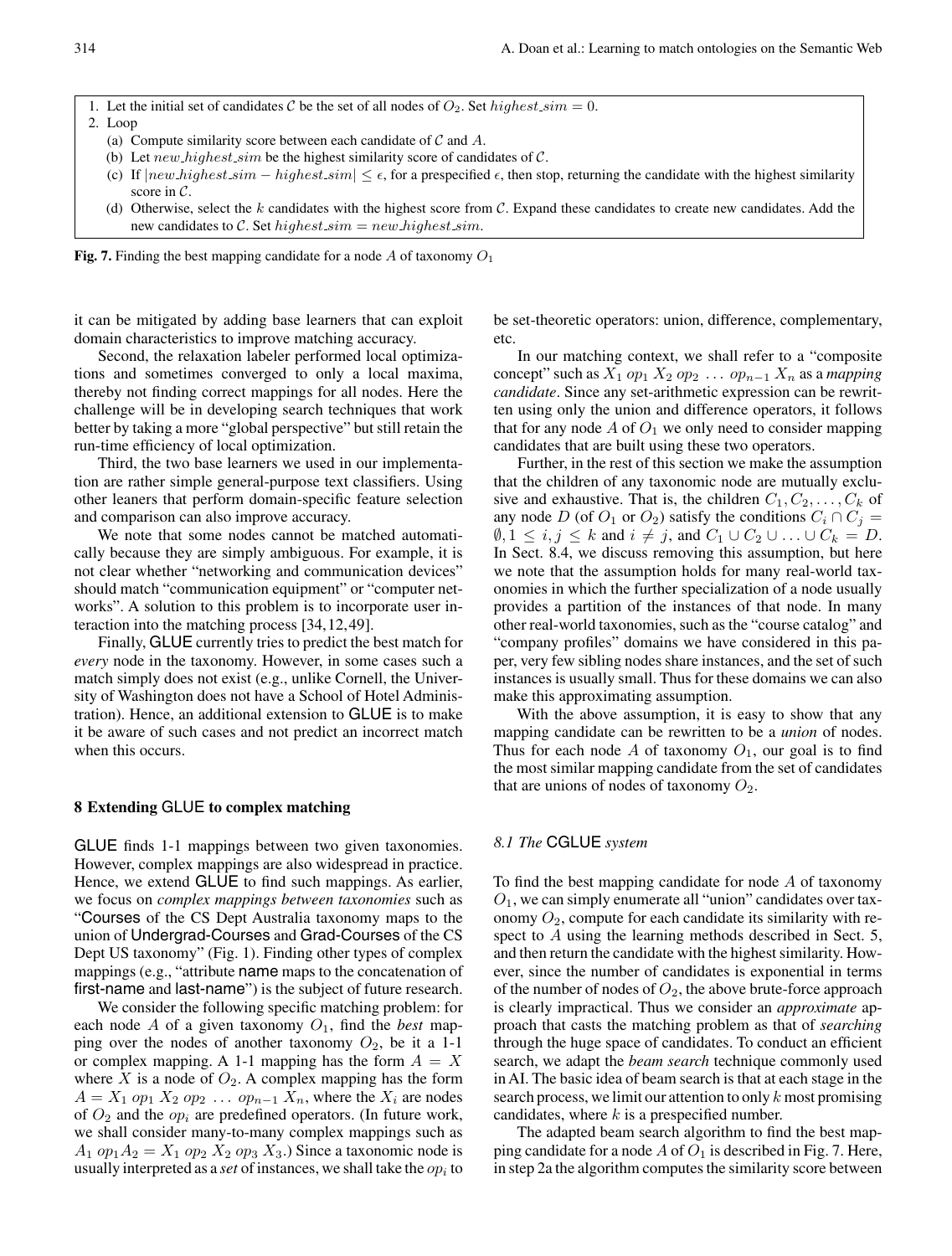| <b>Taxonomies</b>      |            | # nodes | $#$ non-leaf<br>nodes | depth                   | # instances<br>in taxonomy | max#<br>instances<br>at a leaf | $\max$ #<br>children<br>of a node | # manual mappings created |              |       |
|------------------------|------------|---------|-----------------------|-------------------------|----------------------------|--------------------------------|-----------------------------------|---------------------------|--------------|-------|
|                        |            |         |                       |                         |                            |                                |                                   | complex                   | $1-1$        | total |
| Course Catalog         | Cornell    | 34      |                       | 4                       | 1526                       | 155                            | 10                                |                           | 23           | 34    |
|                        | Washington | 39      |                       | 4                       | 1912                       | 214                            | 11                                |                           | 32           | 39    |
| Company<br>Profiles I  | Standard   | 48      | 10                    | 2                       | 2441                       | 353                            | 10                                |                           | 41           | 48    |
|                        | Yahoo      | 22      |                       |                         | 2461                       | 656                            | 12                                |                           | 13           | 22    |
| Company<br>Profiles II | Standard   | 248     | 23                    | 2                       | 1079                       | 557                            | 24                                | 20                        | 228          | 248   |
|                        | Yahoo      | 95      | 11                    | $\mathbf{\overline{3}}$ | 8817                       | 656                            | 25                                | 43                        | $\mathbf{a}$ | 46    |

**Table 3.** Domains and taxonomies for experiments with CGLUE

a mapping candidate and node A using the learning method described in Sect. 5. This computation has been implemented on top of the current GLUE system. In step  $2c$ ,  $\epsilon$  is currently set at zero. In step 2d, for each candidate  $C$  in the set of selected  $k$  candidates, the algorithm unions  $C$  with nodes of  $O_2$ , thus generating  $|O_2|$  potential new candidates. Next, it removes previously seen candidates as well as those that contain duplicate nodes. Since each candidate is just a union of nodes of  $O_2$ , the removal process could be implemented efficiently.

We have extended GLUE to build CGLUE, a system that employs the above beam search solution to find complex mappings. While CGLUE exploits information in the data and the taxonomic structures for matching purposes, it has not yet exploited domain constraints (and so does not use relaxation labeling). In Sect. 8.4, we briefly discuss future work on exploiting domain constraints. In what follows, we describe experiments with the current CGLUE system.

#### *8.2 Empirical evaluation*

We have evaluated CGLUE on three real-world domains whose characteristics are shown in Table 3. The first domain is "Course Catalog I" that we used in our GLUE experiments for 1-1 matching. This domain was described in Table 2 and reproduced in rows 1–2 of Table 3. We found that this domain has a fair number of complex mappings  $(7–11)$  out of 34–39 mappings) and that we could find the correct complex mappings fairly quickly. The domain therefore is well suited for our purpose.

In contrast, we found that domain "Company Profiles" for the 1-1 matching case (Table 2) contains few complex mappings and that the correct complex mappings were extremely difficult to detect. Without knowing the correct complex mappings (i.e., the "gold standard"), however, we would not be able to evaluate CGLUE.

Therefore, we modified the domain so that we could find the set of all correct complex mappings. Our goal is to use these mappings to evaluate the mappings that CGLUE returns. We removed and merged certain nodes and created two smaller versions – "Company Profiles I" and "Company Profiles II", which are described in rows 3–6 of Table 3. The latter domain is much larger than the former (95–248 vs. 22–48 nodes). Both of them contain a fair number of complex mappings (7–43).

Like the 1-1 matching case, we chose to evaluate CGLUE using the *Jaccard* similarity measure. Given this measure, we manually created the correct mappings between the taxonomies. The last three columns of Table 3 show the number of complex and 1-1 mappings (and the total number of mappings) that we created for each taxonomy. The domains and manual mappings will be made available at the *Illinois Semantic Integration Archive*

(http://anhai.cs.uiuc.edu/archive).

## *8.3 Matching accuracy*

For each domain, we applied CGLUE to find semantic mappings. For "Course Catalog I", for example, we applied CGLUE to find mappings from *Washington* to *Cornell*, then from *Cornell* to *Washington*. Thus for the three domains we have a total of six matching scenarios.

**Accuracy for complex mappings:** Figure 8a shows the matching accuracies for the six scenarios. These accuracies were *evaluated on complex mappings only, excluding 1-1 mappings*. Consider the first scenario, *W2C* (shorthand for "from *Washington* to *Cornell*"), which has four accuracy bars. The first bar shows the percentage of complex mappings that CGLUE predicted correctly. Specifically, it says that CGLUE correctly produced 57% of complex mappings for *Washington* (4 out of 7). We will explain the meaning of the remaining three bars shortly.

For now, focusing on the first accuracy bars of the six matching scenarios, we can draw several conclusions. First, CGLUE achieved an accuracy of 50% to 57% on half of the matching scenarios: the *W2C* and the two *S2Y* ones. This is significant considering that each complex mapping involves four to five nodes and yet CGLUE managed to predict these nodes correctly in more than half of the cases, choosing from a very large pool of mapping candidates.

Second, CGLUE did not do as well on the remaining three scenarios, achieving an accuracy of 16% to 27%. Upon close examination, we found that in each of these scenarios, there were several "errant" nodes that appeared in numerous predictions made by CGLUE, thus rendering these predictions incorrect. For example, in the *C2W* scenario, the node Greek-Courses appears in 45% of the complex mappings made by CGLUE. Such nodes appear to contain very little or vacuous data, leaving little room for learning techniques to classify them correctly. We observed that "errant" nodes could be easily detected by the user from a quick inspection of the mappings produced by CGLUE. Once detected, they can be removed and CGLUE rerun to produce more accurate mappings. Indeed, for the above three matching scenarios, after detecting "errant" nodes (we currently define these nodes to be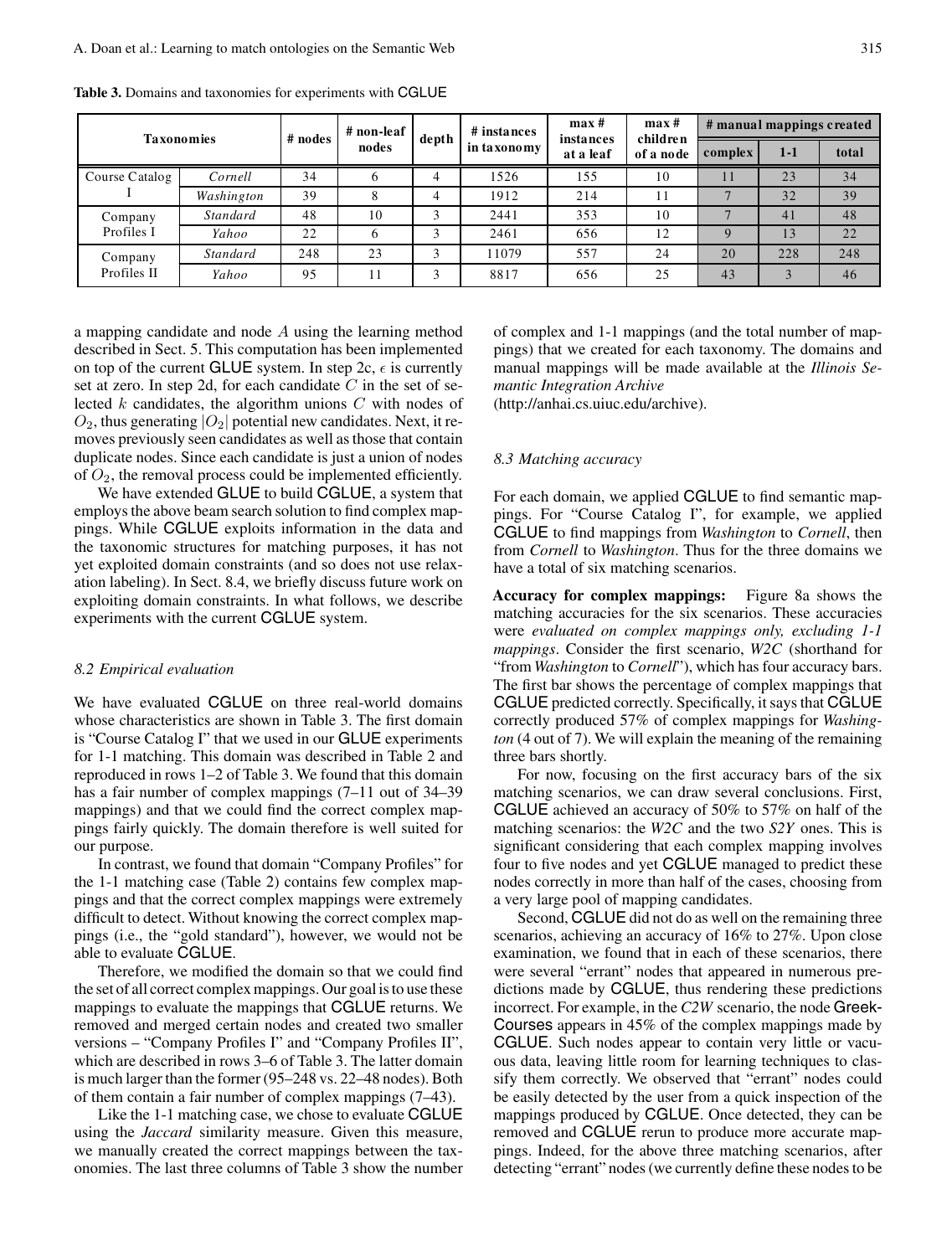

**Fig. 8a,b.** Matching accuracy of CGLUE. **a** Complex matching. **b** One-to-one matching

those that appear in more than 40% of the mappings), removing them, and reapplying CGLUE, we obtained accuracies of 50% to 51%, an improvement of 23% to 29% over the initial accuracies.

**Relaxing the notion of correct matching:** While experimenting, we observed that our definition of matching accuracy is in fact a *pessimistic* estimation of the usefulness of CGLUE. Suppose the correct mapping for node A is  $A = (B \cup C \cup D)$ . Then CGLUE may predict  $A = (B \cup C \cup E)$ , which we so far have discarded as incorrect. However, often when CGLUE produces such a mapping, the user can immediately tell (from the names of the nodes) that  $B$  and  $C$  should be included in a mapping for  $A$  and that  $E$  should be excluded. Thus even a partially correct mapping such as the one above could prove very useful for the user.

To examine the extent to which CGLUE produces partially correct mappings, we consider looser notions of correctness. Suppose that the correct (manual) mapping for  $A$  is the set of nodes  $M_c$  and that CGLUE predicts the set of nodes  $M_p$ . We define the *precision* of this prediction to be  $|M_p \cap M_c|/|M_p|$ and its *recall* to be  $|M_p \cap M_c|/|M_c|$ . Then we say that under correctness level  $t$ , a predicted mapping is correct if both its precision and recall are greater or equal to  $t\%$ . We use "PRt" to refer to the matching accuracy that is computed using correctness level t.

Returning to Fig. 8a, we have discussed the first bar of each matching scenario, which corresponds to accuracy level PR100. The remaining three bars of each scenario correspond to accuracy levels PR75, PR50, and PR25, respectively.As can be seen, excluding the 50% to 57% of mappings that CGLUE predicted correctly (as we discussed earlier), CGLUE also was partially correct for an overwhelming majority of the remaining mappings. At PR25, CGLUE was partially correct for 90% to 100% of the remaining mappings.

**Accuracy for 1-1 mappings:** Since CGLUE can mistakenly issue complex-mapping predictions for nodes whose correct mappings are 1-1, we wanted to know how well CGLUE makes predictions for such nodes. Figure 8b shows matching accuracies in a way similar to that of Fig. 8a, except that here the accuracies are evaluated over the 1-1 mappings. For example, the first bar of this figure says that out of 32 one-to-one mappings of taxonomy *Washington* (see Table 3), CGLUE correctly predicted 25, achieving an accuracy of 78%.

As can be seen from the figure, CGLUE achieves high accuracy in half of the matching scenarios (*W2C* and the two *S2Y*s), ranging from 50% to 85%. It achieves lower accuracies of 0in the remaining scenarios. (Though the accuracy 0% of the last *S2Y* scenario should be discounted because here we have only three 1-1 mappings; excluding this scenario the accuracy is 17% to 35%.) Again, this low accuracy is largely due to the fact that several "errant" nodes appear in numerous mappings, rendering them incorrect. Removing these "errant" nodes yields accuracies of 46% to 52%, thus resulting in an improvement of 17% to 29%.

Figure 8b further shows that at PR25 CGLUE achieves accuracy of 52% to 84%. By definition, any prediction that CGLUE makes that is correct at PR25 would contain at most four nodes and *must contain the correct matching node*. As such, the prediction would be useful to the user because he or she often could quickly identify the correct matching node. Thus the above result is significant because it suggests that CGLUE could help the user locate the correct node for 52% to 84% of the 1-1 mappings.

#### *8.4 Discussion*

The above experiments show that with the current simple solution that uses beam search, CGLUE already achieves good results for both 1-1 and complex matching. These results can be improved in a variety of ways, one of which is to incorporate domain constraints. For example, we observed that many mappings made by CGLUE include semantically unrelated nodes such as "Oil-Utilities = Oil-Equipments-Companies ∪ Food-Companies". Clearly, if we can exploit the constraint "concept Oil-Utilities is semantically unrelated to Food-Companies", we should be able to "clean" the above mapping by removing the node Food-Companies, thus improving the overall matching accuracy.

We now discuss removing the assumption that the children of any taxonomic node are mutually exclusive and exhaustive. Without this assumption we must consider the space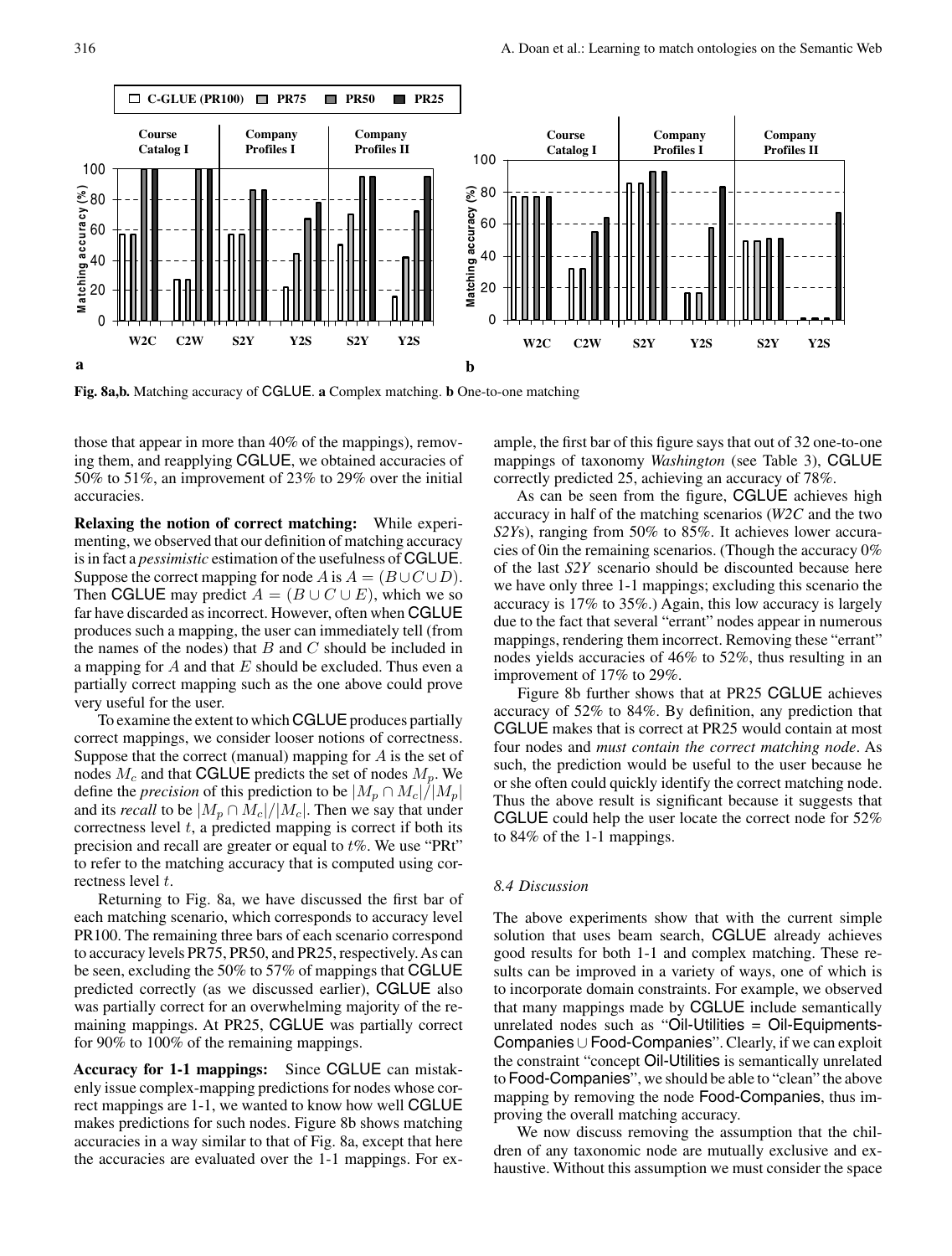of candidates that are built using both union and difference operators. Our beam search approach can be extended to handle the difference operator. The only key difficulty is in the implementation of step 2a of the algorithm in Fig. 7.

Consider a mapping candidate that is the difference of two nodes B and C. Step 2a computes the similarity between this candidate and the input node A. This can be done only if we can compute the difference between  $B$  and  $C$ , which in turn requires solving the *object identification* problem: deciding if any two given instances from  $B$  and  $C$  match. Object identification is a long-standing and difficult problem in databases and AI. We note that this problem is not peculiar to our approach. Indeed, it appears that any satisfactory solution to complex matching for taxonomies must address this problem.

In many specialized cases, the object identification problem can be solved by exploiting domain regularities. For example, in the "company profiles" domains we can infer that two companies match if their URLs match. In the "course catalog" domains, two courses match if the sets of their course IDs overlap. In such cases, our beam search solution can be implemented without any difficulty.

Finally, we note that CGLUE (and in fact the vast majority of automatic ontology/schema matching tools) only *suggests* mappings to the user. Developing techniques to help the user efficiently postprocess such suggested mappings to arrive at the final correct mappings would be an interesting and important topic for future research.

# **9 Related work**

We now describe related work to GLUE from several perspectives.

**Ontology matching:** Many works have addressed ontology matching in the context of ontology design and integration (e.g., [8,29,34,33]). These works do not deal with explicit notions of similarity but use a variety of heuristics to match ontology elements. They do not use machine learning and do not exploit information in the data instances. However, many of them [29,34] have powerful features that allow for efficient user interaction or expressive rule languages [8] for specifying mappings. Such features are important components of a comprehensive solution to ontology matching and hence should be added to GLUE in the future.

Several recent works have attempted to further automate the ontology matching process. The Anchor-PROMPT system [35] exploits the general heuristic that paths (in the taxonomies or ontology graphs) between matching elements tend to contain other matching elements. The HICAL system [44] exploits the data instances in the overlap between the two taxonomies to infer mappings. In [23], the similarity between two taxonomic nodes are computed based on their signature TF/IDF vectors, which are computed from the data instances.

**Schema matching:** Schemas can be viewed as ontologies with restricted relationship types. The problem of schema matching has been studied in the context of data integration and data translation (e.g., [16,2,17,9,43]; see also [42] for a survey). Several works [32,26,30] have exploited variations of the general heuristic "two nodes match if nodes in their neighborhood also match" but in an isolated fashion and not in the same general framework we have in GLUE.

GLUE is related to LSD, our previous work on schema matching [12]. LSD illustrated the effectiveness of multistrategy learning for schema matching. However, it assumes that we can use a set of *manually* given mappings on several sources as training examples for learners that predict mappings for subsequent sources. In GLUE since our problem is to match a pair of ontologies, there are no manual mappings for training, and we need to obtain the training examples for the learner automatically. Further, since GLUE deals with a more expressive formalism (ontologies vs. schemas), the role of constraints is much more important, and we innovate by using relaxation labeling for this purpose. Finally, LSD did not consider in depth the semantics of a mapping, as we do here.

**Notions of similarity:** The similarity measure in [44] is based on  $\kappa$  statistics and can be thought of as being defined over the joint probability distribution of the concepts involved. In [24], the authors propose an information-theoretic notion of similarity that is based on the joint distribution. These works argue for a single best universal similarity measure, whereas GLUE allows for application-dependent similarity measures.

**Ontology learning:** Machine learning has been applied to other ontology-related tasks, most notably learning to construct ontologies from data and other ontologies and extracting ontology instances from data [36,28,40]. Our work here provides techniques to help in the ontology construction process [28]. A comprehensive summary of the role of machine learning in the Semantic Web effort is given in [27].

**One-to-one and complex matching:** The vast majority of current works focus on finding 1-1 semantic mappings. Several works (e.g., [32]) deal with complex matching in the sense that such matchings are hard coded into rules. The rules are systematically tried on the elements of given representations, and when such a rule fires, the system returns the complex mapping encoded in the rule. The Clio system [31,49,41] creates complex mappings for relational and XML data. Clio, however, relies heavily on user interaction and does not use machine learning techniques. Thus our work with CGLUE is in a sense complementary to that of Clio.

### **10 Conclusion and future work**

With the proliferation of data sharing applications that involve multiple ontologies, the development of automated techniques for ontology matching will be crucial to their success. We have described an approach that applies machine learning techniques to match ontologies. Our approach, as embodied by the GLUE system, is based on *well-founded notions of semantic similarity*, expressed in terms of the joint probability distribution of the concepts involved. We described the use of machine learning and, in particular, of *multistrategy learning* for computing concept similarities.

We introduced relaxation labeling to the ontology matching context and showed that it can be adapted to efficiently *exploit a variety of heuristic knowledge and domain-specific constraints* to further improve matching accuracy. Our experiments showed that GLUE can accurately match 66% to 97%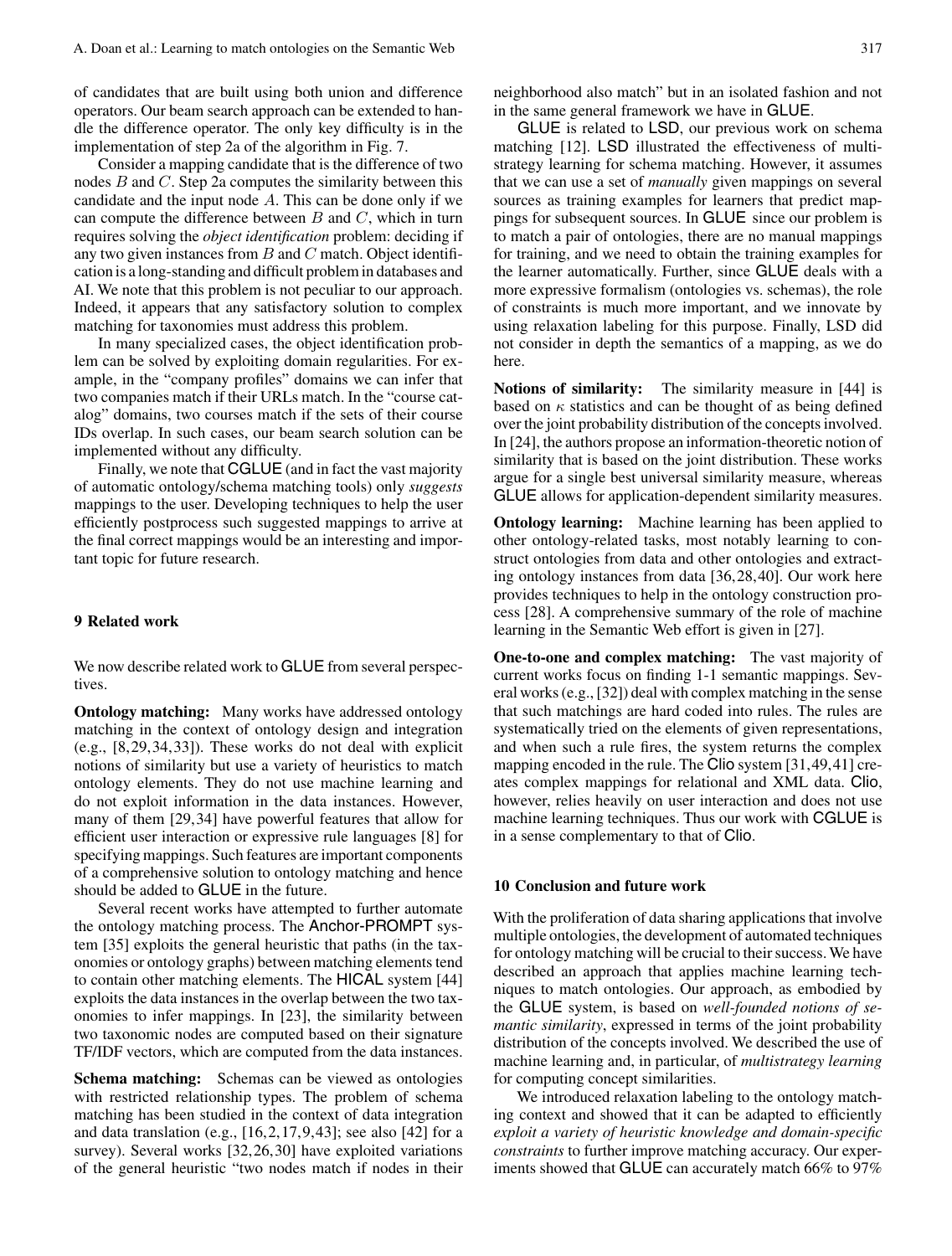of the nodes on several real-world domains. Finally, we have extended GLUE to build CGLUE, a system that *finds complex mappings between ontologies*. We described experiments with CGLUE that show the promise of the approach.

Aside from striving to improve the accuracy of our methods, our main line of future research involves extending our techniques to handle more sophisticated mappings between ontologies, such as those involving attributes and relations.

*Acknowledgements.* We thank Phil Bernstein, Geoff Hulten, Natasha Noy, Rachel Pottinger, Matt Richardson, Pradeep Shenoy, and the reviewers for their invaluable comments. This work was supported by NSF Grants 9523649, 9983932, IIS-9978567, IIS-9985114, a UIUC Start-Up Grant, and an NCSA Research Assistantship. Pedro Domingos is also supported by an IBM Faculty Partnership Award. Alon Halevy is also supported by a Sloan Fellowship and gifts from Microsoft Research, NEC, and NTT. Part of this work was done while AnHai Doan was at the University of Washington.

# **References**

- 1. Agresti A (1990) Categorical data analysis. Wiley, New York
- 2. Berlin J, Motro A (2002) Database schema matching using machine learning with feature selection. In: Proceedings of the conference on advanced information systems engineering (CAiSE), Toronto, 27–31 May 2002, pp 452–466
- 3. Berners-Lee T, Hendler J, Lassila O (2001) The Semantic Web. Sci Am 284(5):35–40
- 4. Brickley D, Guha R (2000) Resource Description Framework Schema Specification 1.0 http://www.w3.org/TR/rdf-schema/
- 5. Broekstra J, Klein M, Decker S, Fensel D, van Harmelen F, Horrocks I (2001) Enabling knowledge representation on the Web by Extending RDF Schema. In: Proceedings of the 10th international World Wide Web conference, Hong Kong, 1–5 May 2001, pp 467–478
- 6. Chakrabarti S, Dom B, Indyk P (1998) Enhanced Hypertext Categorization Using Hyperlinks. In: Proceedings of the ACM SIGMOD conference on management of data, Seattle, 2–4 June 1998, pp 307–318
- 7. Calvanese D, Giuseppe DG, Lenzerini M (2001) Ontology of integration and integration of ontologies. In: Working notes of the 2001 international description logics workshop (DL-2001), Stanford, CA, 1–3 August 2001
- 8. Chalupsky H (2000) Ontomorph: A translation system for symbolic knowledge. In: Proceedings of the 7th international conference on principles of knowledge representation and reasoning (KR2000), Breckenridge, CO, 11–15 April 2002, pp 471–482
- 9. Clifton C, Housman E, Rosenthal A (1997) Experience with a combined approach to attribute-matching across heterogeneous databases. In: Proceedings of the 7th IFIP conference on database semantics (DS-7), Leysin, Switzerland, 7–10 October 1997, pp 428-456
- 10. www.daml.org
- 11. Doan A (2002) Learning to map between structured representations of data. PhD thesis, University of Washington http://anhai.cs.uiuc.edu/home/thesis.html
- 12. Doan A, Domingos P, Halevy A (2001) Reconciling schemas of disparate data sources: a machine learning approach. In: Proceedings of the ACM SIGMOD conference on management of data, Santa Barbara, 21–24 May 2001, pp 509–520
- 13. Doan A, Madhavan J, Domingos P, Halevy A (2002) Learning to map ontologies on the Semantic Web. In: Proceedings of the

11th international World Wide Web conference, Honolulu, 7–11 May 2002, pp 662–673

- 14. Doan A, Madhavan J, Domingos P, Halevy A (2003) Ontology matching: a machine learning approach. In: Staab S, Studer R (eds) Handbook on ontologies in information systems. Springer, Berlin Heidelberg New York
- 15. Domingos P, Pazzani M (1997) On the optimality of the simple Bayesian classifier under zero-one loss. Mach Learn 29:103– 130
- 16. Do H, Rahm E (2002) Coma: a system for flexible combination of schema matching approaches. In: Proceedings of the 28th international conference on very large databases (VLDB), Hong Kong, 20–23 August 2002, pp 610–621
- 17. Embley D, Jackman D, Xu L (2001) Multifaceted exploitation of metadata for attribute match discovery in information integration. In: Proceedings of the international workshop on information integration on the Web (WIIW), Rio de Janeiro, 9–11 April 2001, pp 110–117
- 18. Fensel D (2001) Ontologies: silver bullet for knowledge management and electronic commerce. Springer, Berlin Heidelberg New York
- 19. www.google.com.
- 20. Heflin J, Hendler J (2001) A portrait of the Semantic Web in action. IEEE Intell Sys 16(2):54–59
- 21. Hummel RA, Zucker SW (1983) On the foundations of relaxation labeling processes. PAMI 5(3):267–287
- 22. Fensel D, Musen M (eds) (2001) IEEE Intell Sys 16(2) March– April 2001
- 23. Lacher M, Groh G (2001) Facilitating the exchange of explicit knowledge through ontology mappings. In: Proceedings of the 14th international FLAIRS conference, Key West, 21–23 May 2001, pp 305–309
- 24. Lin D (1998) An information-theoritic definiton of similarity. In: Proceedings of the international conference on machine learning (ICML), Madison, WI, 24–27 July 1998, pp 296–304
- 25. Lloyd S (1983) An optimization approach to relaxation labeling algorithms. Image Vision Comput 1(2)
- 26. Madhavan J, Bernstein PA, Rahm E (2001) Generic schema matching with cupid. In: Proceedings of the international conference on Very Large Databases (VLDB), Rome, 11–14 September 2001, pp 49–58
- 27. Maedche A (2001) A machine learning perspective for the Semantic Web. Semantic Web Working Symposium (SWWS) Position Paper, Stanford University, Stanford, CA, 30 July–1 August 2001
- 28. Maedche A, Staab S (2001) Ontology learning for the Semantic Web. IEEE Intell Sys 16(2)
- 29. McGuinness D, Fikes R, Rice J, Wilder S (2000) The chimaera ontology environment. In: Proceedings of the 17th national conference on artificial intelligence (AAAI), Austin, TX, 30 July–3 August 2000, pp 1123–1124
- 30. Melnik S, Molina-Garcia H, Rahm E (2002) Similarity flooding: a versatile graph matching algorithm. In: Proceedings of the international conference on Data Engineering (ICDE), San Jose, 26 February–1 March 2002, pp 117–128
- 31. Miller R, Haas L, Hernandez M (2000) Schema mapping as query discovery. In: Proceedings of the international conference on very large databases (VLDB), Cairo, Egypt, 10–14 September 2000, pp 77–88
- 32. Milo T, Zohar S (1998) Using schema matching to simplify heterogeneous data translation. In: Proceedings of the international conference on very large databases (VLDB), New York, 24–27 August 1998, pp 122–133